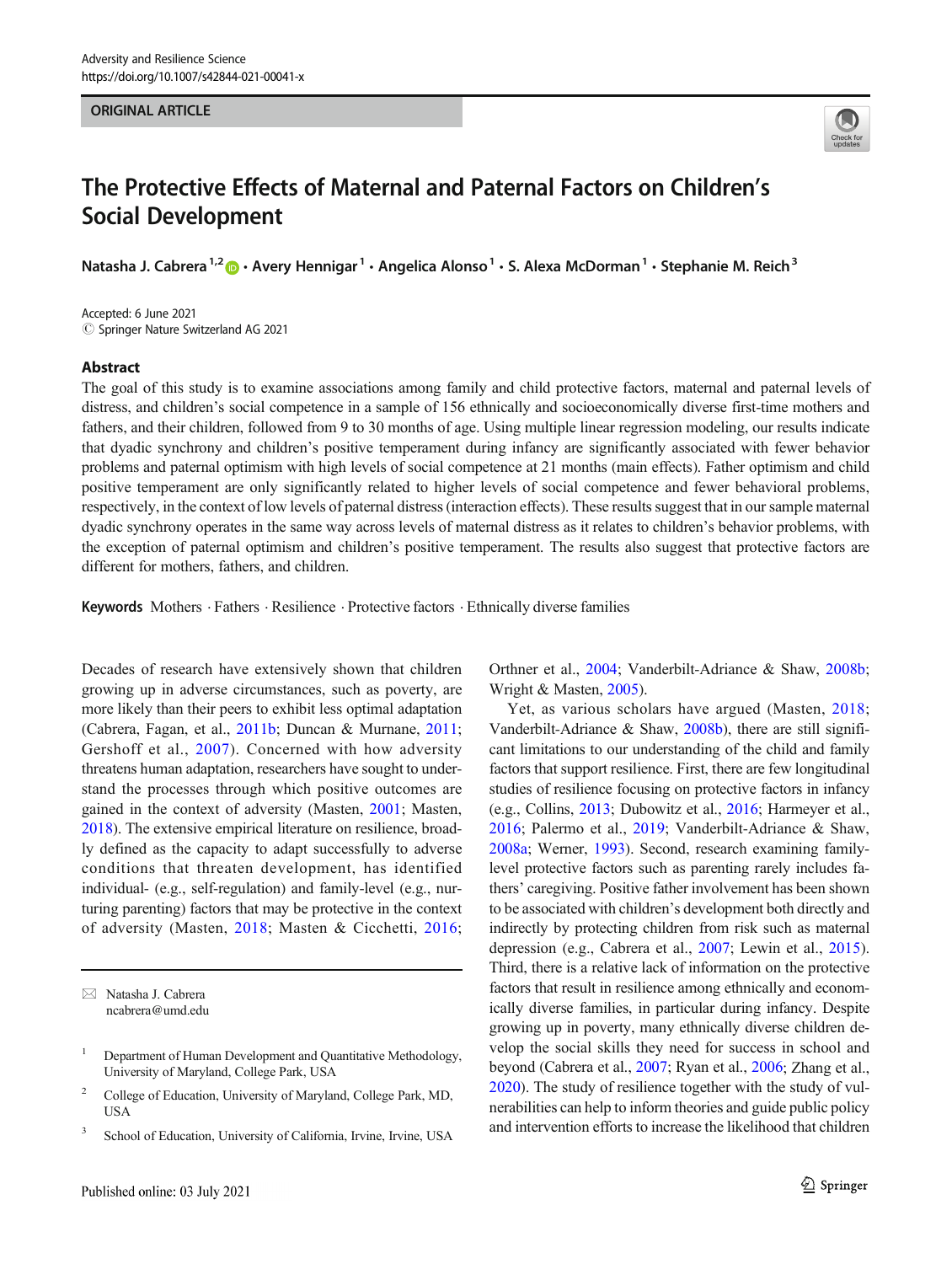growing up poor will be well adjusted (Becvar, [2013](#page-10-0); Masten, [2001;](#page-12-0) Wright & Masten, [2005](#page-13-0)).

Thus, we examined the associations among multiple child and family protective factors and children's positive social adjustment in a sample of urban and ethnically and economically diverse first-time mothers and fathers, and their children followed from infancy to preschool. Following Vanderbilt-Adriance and Shaw's ([2008a](#page-13-0)) methodological approach to understand resilience across different levels of risk, we examined the association between protective factors and toddlers' positive social adjustment depending on the intensity or level of family distress risk.

# Theoretical Background

Our study is framed within a relational developmental systems framework used in the field to study resilience (Masten, [2018\)](#page-12-0). Rooted in family system and ecological theories, this framework suggests that families are systemic units (e.g., mothers, fathers, and children) of interconnected relationships and action patterns where individuals respond and interact with one another as individuals and as mothers and fathers (i.e., parent–child subsystem). Resilience depends on the interactions with other systems, in particular parents who are most influential on children's development. Central to the systems framework to study resilience is the importance of identifying protective processes (Masten, [2018](#page-12-0)). Protective factors are typically defined as characteristics of the child, family, and broader environment that buffer or reduce the negative effects of adversity on child outcomes (Masten, [2013](#page-12-0); Masten & Cicchetti, [2016;](#page-12-0) Masten & Reed, [2002](#page-12-0)). Scholars have identified protective processes at the family and individual levels.

## Protective Factors

Family-Level Proactive Factors At the family level, the protective factors that link parenting to individual child resilience have received the most empirical attention. Nurturant parenting has been most studied and is empirically associated with positive outcomes for children even in the context of adversity (Masten, [2018;](#page-12-0) Masten & Monn, [2015](#page-12-0); Masten & Reed, [2002](#page-12-0); Vanderbilt-Adriance & Shaw, [2008a](#page-13-0)). Various dimensions of nurturant parenting, such as being warm, responsive and sensitive to children's needs, and providing positive reinforcement, even in the context of risk, have been associated with fewer behavior problems and better peer social competence (Baker, [2017;](#page-10-0) Cabrera et al., [2007;](#page-10-0) Cabrera, Fagan, et al., [2011b](#page-10-0); Jeon & Neppl, [2019;](#page-11-0) Newland, [2015;](#page-12-0) Serrano-Villar et al., [2017\)](#page-12-0). Fathers who are responsive and sensitive to their children's needs have children with better cognitive scores

and better social skills compared to toddlers whose fathers are classified as more negative or intrusive (Baker, [2017;](#page-10-0) Cabrera et al., [2007;](#page-10-0) Ryan et al., [2006\)](#page-12-0).

Of particular importance for young children is the quality of parent-child interactions (i.e., being warm and responsive during parent-child interactions), which are critical for the development of children's skills (Landry et al., [2006;](#page-11-0) Provenzi et al., [2018](#page-12-0)). Studies show that children who report having a good relationship with their fathers are perceived to have more positive peer relationships and fewer behavioral problems than children who report not being close to their fathers (Cabrera, Cook, et al., [2011a](#page-10-0)). Zhang et al. [\(2020](#page-13-0)) found that warm/stimulating Latina and African American mothers had infants with low levels of total problem behaviors (i.e., internalizing, externalizing, and dysregulated behaviors) than mothers who were less stimulating. Other studies have shown that dyadic synchrony (i.e., the jointly responsive, emotionally warm, and mutually regulated interaction between caregivers and children) is significantly related to children's social competence (Deater-Deckard & Petrill, [2004;](#page-11-0) Funamoto & Rinaldi, [2015;](#page-11-0) Harrist & Waugh, [2002;](#page-11-0) Lindsey et al., [2010;](#page-11-0) Lunkenheimer et al., [2020](#page-12-0)). Whether dyadic synchrony protects children from the negative effects of parents' stressors on their development is an empirical question that is addressed in this paper.

In terms of parents' individual characteristics, a burgeoning literature has identified optimism and cognitive skills as key parental characteristics that play a role in promoting resilience in children. Parents' cognitive skills such as the ability to plan and regulate their thoughts and emotions by reflecting and considering various responses to challenging situations (i.e., executive function skills) might be an important protective factor for children. When confronted with challenging situations, parents with higher levels of executive function skills may be more likely to manage their immediate feelings and respond in positive ways, which is significantly associated with children's social development (Crandall et al., [2015;](#page-11-0) Deater-Deckard, [2014;](#page-11-0) Diamond, [2013](#page-11-0); Ochsner & Gross, [2008;](#page-12-0) Shaffer & Obradović, [2017](#page-12-0)). Similarly, studies have shown that parents who are high on optimism (i.e., the tendency to expect positive future outcomes) may have higher levels of psychological and physical health and use more adaptive coping strategies to deal with their child's behaviors (Carver & Scheier, [2014;](#page-10-0) Nes & Segerstrom, [2006;](#page-12-0) Taylor, [2011\)](#page-13-0). Direct associations between mothers' and fathers' optimism and child outcomes have been demonstrated with school-aged children's and adolescents' social development (Castro-Schilo et al., [2013](#page-11-0); Taylor et al., [2010](#page-13-0); Taylor et al., [2012](#page-13-0)). Based on this review of the literature, we explore whether parents' executive function skills and optimism serve as protective factors against the negative effects of parents' stressors on young children's social development.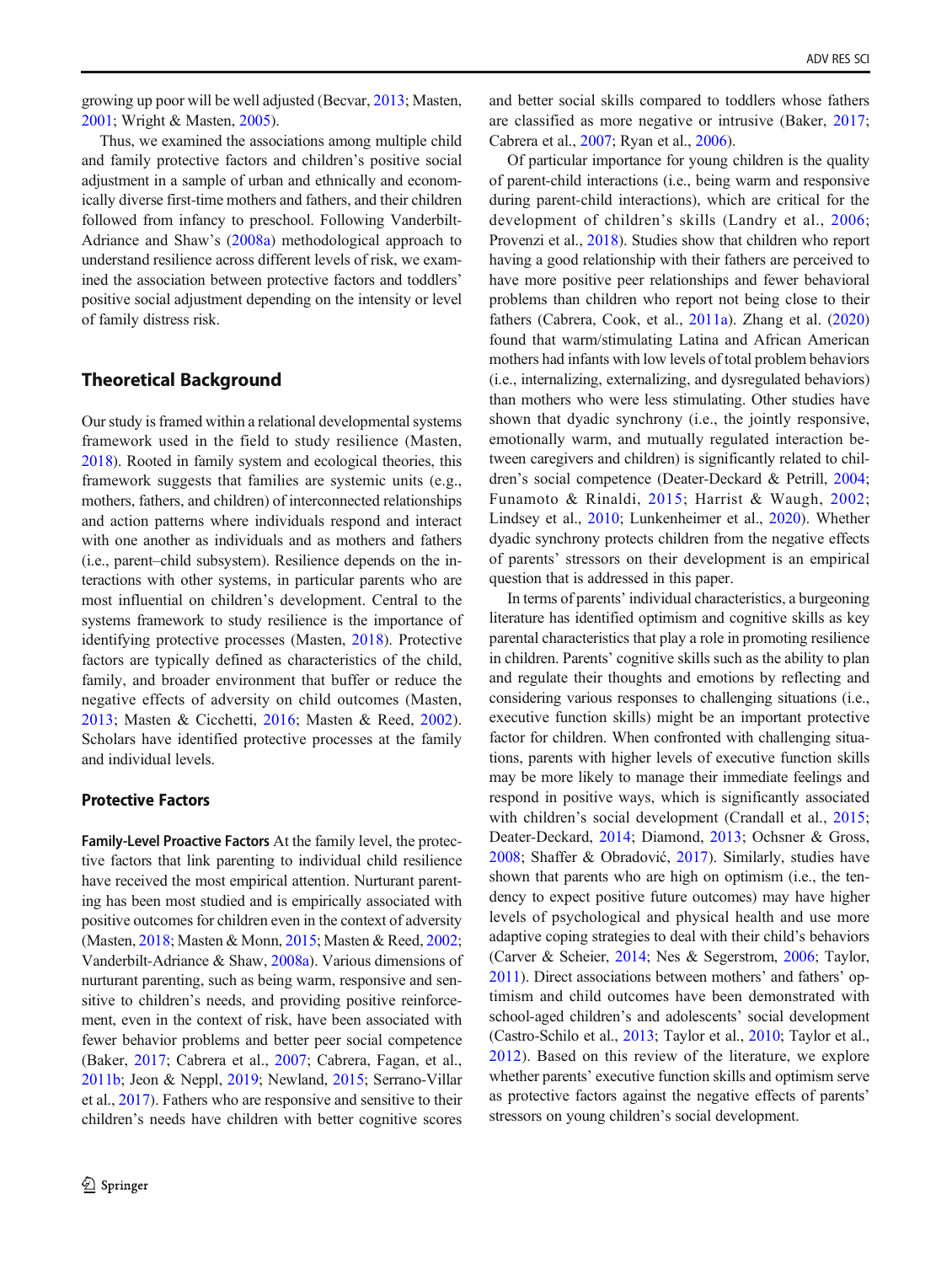Child-Level Factors At the individual child level, children's temperament, defined as constitutionally or biologically based individual differences in emotional, motor, and attentional reactivity, and in self-regulation, demonstrating consistency across situations and relative stability over time, is one of the most well researched child characteristics that can be both a risk and a protective factor (Rothbart, [1981](#page-12-0); Rothbart, [1986](#page-12-0); Rothbart et al., [2000](#page-12-0)). Children perceived to have difficult temperaments (i.e., exhibit negative reactivity and have difficulty adapting to novel situations) are more likely to be at risk for negative parenting (e.g., punitive discipline) and are less resilient in the face of adversity than children perceived to be easygoing (i.e., are social, show positive affect, and adapt easily, who are likely to elicit positive responses from parents and peers; Benzies & Mychasiuk, [2009](#page-10-0); Obradović, [2010](#page-12-0); Sanson et al., [2011](#page-12-0); Wang & Deater-Deckard, [2013](#page-13-0)).

Importantly, evidence has shown that some protective factors may be most effective in lower risk contexts than in contexts of high or extreme risk. To date, there has been little research on protective factors in the context of different levels of stress experienced by parents during infancy (Vanderbilt-Adriance & Shaw, [2008a;](#page-13-0) Vanderbilt-Adriance & Shaw, [2008b](#page-13-0)). More broadly, studies of the effect of environmental risk on child outcomes have found that at high levels of risk, the effects of protective factors were reduced compared to lower risk environments, such as low-income urban neighborhoods (Criss et al., [2017;](#page-11-0) Silk et al., [2007;](#page-12-0) Vanderbilt-Adriance & Shaw, [2008a\)](#page-13-0). However, Easterbrooks et al. [\(2008\)](#page-11-0) found high-quality parenting was protective even for infants at high levels of family and environmental risk. Thus, it appears that both family and environmental factors likely play a role in children's resilience to adversity in the first few years of life.

Moreover, protective factors in early childhood are of particular interest, given that interventions may be more effective when initiated in early versus later childhood (e.g., Olds, [2002\)](#page-12-0). Infancy in particular is a time of great opportunity for developing resilience because systems are not fixed, which means it is also a time of developmental vulnerability (Shonkoff & Phillips, [2000](#page-12-0)). Infancy is considered a sensitive period, one where the effects of experience are more influential in shaping development (Knudsen, [2004](#page-11-0)). During the first years of life, infants' brains undergo a number of changes in its neural circuitry (Sheridan & Nelson, [2009\)](#page-12-0), which underlie many of their later behaviors (Shonkoff & Phillips, [2000](#page-12-0)). Once these neutral connections are established, it becomes harder to rewire them (Zeanah et al., [2011](#page-13-0)), making infancy a period that is more malleable in response to intervention.

# Risk Factors

Our study is also guided by the risk perspective that certain psychological or social factors increase the likelihood that an individual will experience poor outcomes (Harvey & Delfabbro, [2004;](#page-11-0) Specht et al., [2003\)](#page-13-0). Children living in poverty face numerous stressors and adversities both at home and in the community (Evans & English, [2002;](#page-11-0) Vanderbilt-Adriance & Shaw, [2008a\)](#page-13-0). Children living with parents who have multiple risk factors, including parenting stress, are most at risk for behavioral problems and low cognitive skills (Cappa et al., [2011](#page-10-0); Crnic & Ross, [2017](#page-11-0); de Cock et al., [2017;](#page-11-0) Rollé et al., [2017\)](#page-12-0). Parents who perceive having too many role-based demands (i.e., parental overload) may also experience distress and conflict, undermining the quality of parenting (Thiagarajan et al., [2006;](#page-13-0) Voydanoff, [2002](#page-13-0)). Parental overload might be particularly salient for first-time parents who must adjust to the new demands of parenthood (Miller & Sollie, [1986](#page-12-0)). Although we found no studies examining the association between fathers' or mothers' role overload and children's development, studies have found that work-family conflict is positively associated with child social emotion dysregulation and behavior problems in preschoolers (Matias et al., [2017;](#page-12-0) Vieira et al., [2016\)](#page-13-0). Because most of the work on the effects of risk on children has been conducted with mothers, scholars have argued that maternal risk is the strongest predictor of negative outcomes for children (Olson et al., [2002](#page-12-0)). However, paternal risk is also hypothesized to impact children negatively because, as part of the family system, fathers' behaviors affect others in the system including children (Cabrera, Fagan, et al., [2011b](#page-10-0); Mills-Koonce et al., [2015;](#page-12-0) Roggman et al., [2013\)](#page-12-0). In this study, we examine the association between fathers' and mothers' parenting stress and role overload during infancy and toddlers' social adjustment.

#### Children's Social Development

A significant issue in research on resilience is what constitutes a good outcome: is it just the presence of positive adaptation, the absence of psychopathology, or a combination of the two (Masten, [2018](#page-12-0); Vanderbilt-Adriance & Shaw, [2008a](#page-13-0)). Moreover, being resilient in one domain of development does not necessarily mean that individuals will be resilient in others (Luthar & Zelazo, [2003](#page-12-0)). In this study, we measure social development across two domains, social competence and behavior problems.

# The Current Study

The current study addresses several issues relevant to the research on resilience in families. First, in contrast to studies that have relied on cross-sectional methodologies investigating predominantly European American, middle-class samples with mothers (Shean, [2015\)](#page-12-0), the present study consists of a sample of economically and ethnically diverse mothers *and* fathers and their children followed from age 9 to 21 months.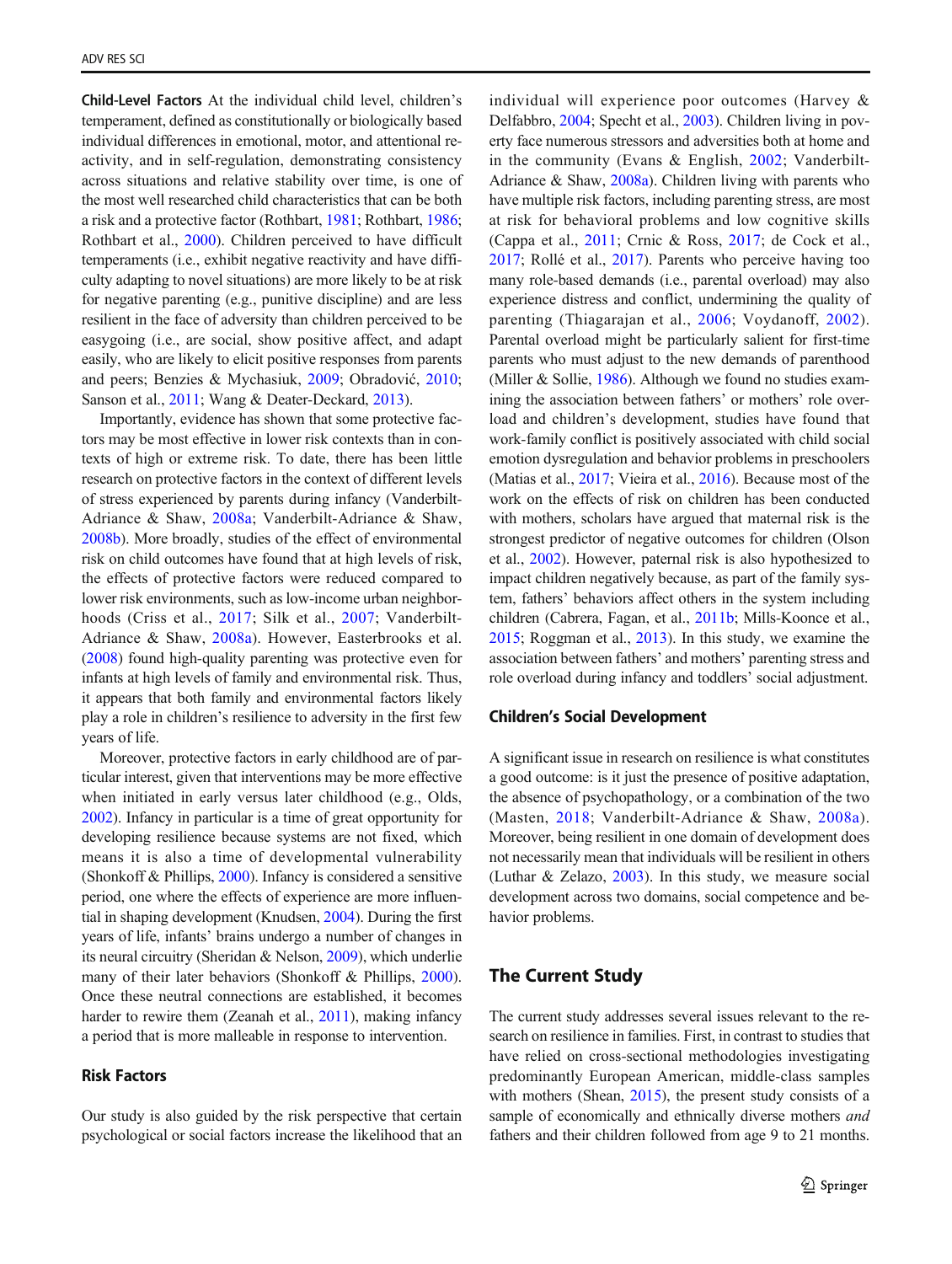Second, unlike past studies, we also investigated whether the relative benefits of certain protective factors might differ depending on levels of maternal and paternal sources of stress, which provides a strong measure of parental risk and appreciates that stress may be experienced differently by parents in the same family and at different levels of intensity. The question of whether protective processes differ across levels of parental risk (e.g., high or low stress) is important for designing effective intervention programs and can also contribute to our theoretical conceptualization of resilience at severe levels of risk. Finally, this study evaluates the contribution of protective factors in infancy on functioning during toddlerhood, a period of development that is relatively understudied, especially in ethnically diverse families (Yates et al., [2003\)](#page-13-0).

The current study has two aims: (1) to examine protective factors during infancy as predictors of children's social skills (social competence and problem behaviors) in toddlerhood in a sample of economically and ethnically diverse families; and (2) to examine the moderating role of maternal and paternal distress (i.e., parenting stress and role overload) during infancy on the association between protective factors and toddlers' social skills. Parental distress is a risk factor defined by mothers' and fathers' parenting stress and role overload measured at 9 months, and children's resilient adaptation measured in terms of few behavior problems and high levels of social competence as rated by mothers and fathers (Vanderbilt-Adriance & Shaw, [2008a\)](#page-13-0). We hypothesized that specific child and family characteristics, including parents' psychological functioning and parenting behaviors, would be associated with low behavior problems and high social skills in toddlerhood. However, in line with other research comparing protective factors at different levels of high environmental risk (e.g., Gorman-Smith et al., [1999;](#page-11-0) Shaw et al., [2004;](#page-12-0) Vanderbilt-Adriance & Shaw, [2008a](#page-13-0)), we expected that within this economically and ethnically diverse sample, the protective factors would be more important at low levels of parental distress than at the highest levels of parental distress.

We ask: (1) Are protective factors (i.e., mothers' and fathers' nurturant parenting, dyadic synchrony, optimism and executive function at 9 months and easy child temperament at 12 months) associated with toddlers' social competence and problem behaviors at 21 months? (2) Does parental distress (mothers' and fathers' reports of parenting stress and parental role overload) moderate the association between these protective factors and children's social skills? We hypothesize that these protective factors would be less strongly related to children's social skills in the context of high levels of parental distress. Moreover, in line with other research comparing protective factors at different levels of risk (e.g., Easterbrooks et al., [2008](#page-11-0); Gorman-Smith et al., [1999;](#page-11-0) Shaw et al., [2004](#page-12-0); Vanderbilt-Adriance & Shaw, [2008a](#page-13-0)), we expected that within this ethnically and economically diverse sample of firsttime parents, the protective factors would be more important

at low and moderate levels of family distress than at the highest levels of family distress.

# Methods

# Data Source

The proposed project uses data from the Baby Books 2 Project (BB2), an ongoing longitudinal randomized control trial of a parenting intervention. Participating families were recruited from centers that administer the Specific Supplement Nutrition Program for Women, Infants, and Children, health care clinics, ER waiting rooms, parks, and community centers in both the Washington, DC metropolitan area, and in Orange County, California. To be eligible for this intervention, parents had to be first-time parents of a baby less than 9 months of age, be co-habiting, over the age of 18, make less than \$75,000 per year, and be literate at a first-grade reading level in either English or Spanish. All infants were full term (greater than 37 weeks of gestation). Families were told that the project was aimed at understanding how reading to babies helps them learn and were offered children's books and compensation for their time.

The BB2 intervention consists of providing first-time, lowincome fathers and mothers with "baby books" that have embedded anticipatory guidance (AG) messages. The baby books are designed to be read to children, while the content (i.e., AG messages) is for parents about children's development (i.e., socioemotional, cognitive, and physical development), parenting (i.e., appropriate discipline and safety practices), and co-parenting. The BB2 books are designed for children ages 9 to 24 months, an important period of rapid changes in children's development. Lastly, the BB2 books are bilingual; all content is provided in both English and Spanish. This is particularly important given the growing Spanish-speaking population in the USA (Kopack Klein et al., [2017](#page-11-0)).

BB2 uses a randomized design that includes four conditions that correspond the number and type of books given to families at each time point: (1) educational books are given to both parents (i.e., mothers receive the "mommy" books and fathers receive the "daddy" books), (2) educational "mommy" books are given to both parents, (3) educational "daddy" books are given to both parents, and (4) commercially available books are provided to both parents. BB2 collects data when children were 9, 12, 15, 18, 21, 24, and 30 months old through a series of home visit, phone calls, and online surveys. For the present study, we focus on data collected within 10 days of the child being 9, 12, and 21 months of age (e.g., 9 month wave was collected 5 days before or after the day). Mothers and fathers were interviewed separately and were asked various questions about their backgrounds, beliefs, parenting practices, mental health, and their children's health,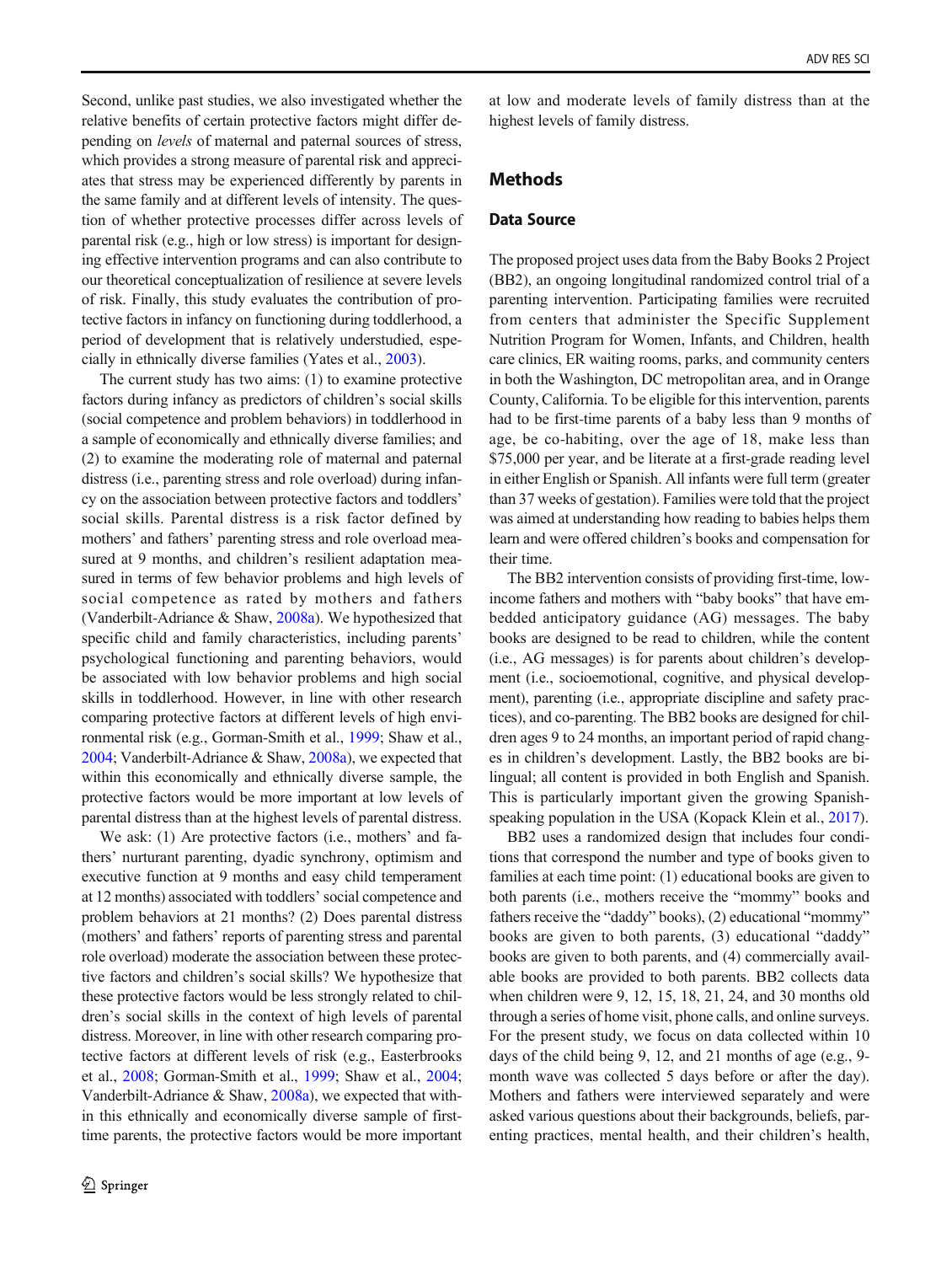<span id="page-4-0"></span>activities, and behaviors. Mothers and fathers were also each videotaped separately engaging in a parent-child interaction for 10 min of free play during home visits at 9 and 18 months.

# Analytic Sample

The BB2 enrolled 210 families consisting of mothers and fathers, and their 9-month-old infants (n= 420 parents), the analytic sample for this study includes a subset of 156 families with complete data at the time of this study. The means and standard deviations for the analytic sample are presented in Table 1. When compared to the full sample, parents in the analytic sample are more likely to have graduated high school ( $t= 7.108$ ,  $p< .01$  for mothers,  $t= 4.680$ ,  $p< .05$ ); fathers (but not mothers) are more likely to report more distress compared to the full sample  $(t= 29.61, p< .01)$ ; identify as Latino, African, or African American; and include immigrant families from a variety of home countries including El Salvador, Cambodia, Taiwan, Ethiopia, and Mexico. However, the analytic sample did not significantly differ from the full sample on income, racial/ethnic makeup, or any of the protective

#### Table 1 Demographics

factors (i.e., nurturant parenting, parent-child relationship quality, executive functioning, optimism, easygoing temperament).

## Measures

## Dependent Variable

Social Competence and Behavior Problems When children were 21 months, mothers and fathers completed phone interviews and were asked to report on children's socio-emotional competencies via the 42-item Brief Infant-Toddler Social Emotional Assessment (BITSEA; Briggs-Gowan & Carter, [2006\)](#page-10-0). The BITSEA is a clinical measure designed to assess the presence of children's social-emotional competencies and problem behaviors from ages 12 to 36 months. Items include dimensions of social-emotional competence (e.g., looks right at you when you say their name, helps when someone is hurt) and behavior problems (e.g., hits, bites, or kicks you (or other parent), hurts self on purpose). Higher scores on the competence scale indicate more social skills and higher scores on the

| Measure                                                                                                                                                                                                                                         | Combined report<br>$(n=156)$                   |                                    | Fathers<br>$(n=156)$             |                      | Mothers<br>$(n=156)$            |                      |
|-------------------------------------------------------------------------------------------------------------------------------------------------------------------------------------------------------------------------------------------------|------------------------------------------------|------------------------------------|----------------------------------|----------------------|---------------------------------|----------------------|
|                                                                                                                                                                                                                                                 | $M(SD)/\%$                                     | Range/<br>n                        | $M(SD)/\%$                       | Range/n              | $M(SD)/\%$                      | Range/n              |
| Control variables                                                                                                                                                                                                                               |                                                |                                    |                                  |                      |                                 |                      |
| Child gender<br>Boy<br>Girl<br>Study condition<br>Mom group<br>Dad group<br>Both group<br>Control group<br>Parents' education<br>Less than high school<br>High school diploma<br>Some college<br>4-year degree or greater<br>Protective factors | 48%<br>52%<br>24.8%<br>24.8%<br>25.7%<br>24.8% | 101<br>109<br>52<br>52<br>54<br>52 | 21.9%<br>23.2%<br>42.9%<br>29.5% | 34<br>36<br>59<br>26 | 8.3%<br>19.2%<br>42.9%<br>29.5% | 13<br>30<br>67<br>46 |
| Nurturant parenting                                                                                                                                                                                                                             |                                                |                                    | 3.00(.72)                        | $1.33 - 5.00$        | 3.20(.68)                       | $1.67 - 5.00$        |
| Parent-child dyadic synchrony                                                                                                                                                                                                                   |                                                |                                    | 3.13(1.17)                       | $1.00 - 5.00$        | 3.21(1.15)                      | $1.00 - 5.00$        |
| Parents' executive function                                                                                                                                                                                                                     |                                                |                                    | .47(0.16)                        | $.16 - 1.00$         | .43(.12)                        | $.19 - .96$          |
| Optimism                                                                                                                                                                                                                                        |                                                |                                    | 4.17(0.47)                       | $2.63 - 5.00$        | 4.16(0.52)                      | $2.38 - 5.00$        |
| Easygoing temperament                                                                                                                                                                                                                           |                                                |                                    | 19.61(2.51)                      | $8.00 - 25.00$       | 19.81 (2.67)                    | $9.00 - 25.00$       |
| <b>Risk factors</b>                                                                                                                                                                                                                             |                                                |                                    |                                  |                      |                                 |                      |
| Parents' distress <sup>1</sup>                                                                                                                                                                                                                  |                                                |                                    | .42(.49)                         | $0 - 1.00$           | .43(.50)                        | 0.100                |
| Social competence                                                                                                                                                                                                                               | 17.23(2.45)                                    | $8 - 22$                           |                                  |                      |                                 |                      |
| Problem behaviors                                                                                                                                                                                                                               | 11.63(6.04)                                    | $0 - 35$                           |                                  |                      |                                 |                      |

<sup>1</sup> Composite variable of parenting stress and role overload. Each scale was standardized and averaged and received a score of 1 if above the mean or 0 if below the mean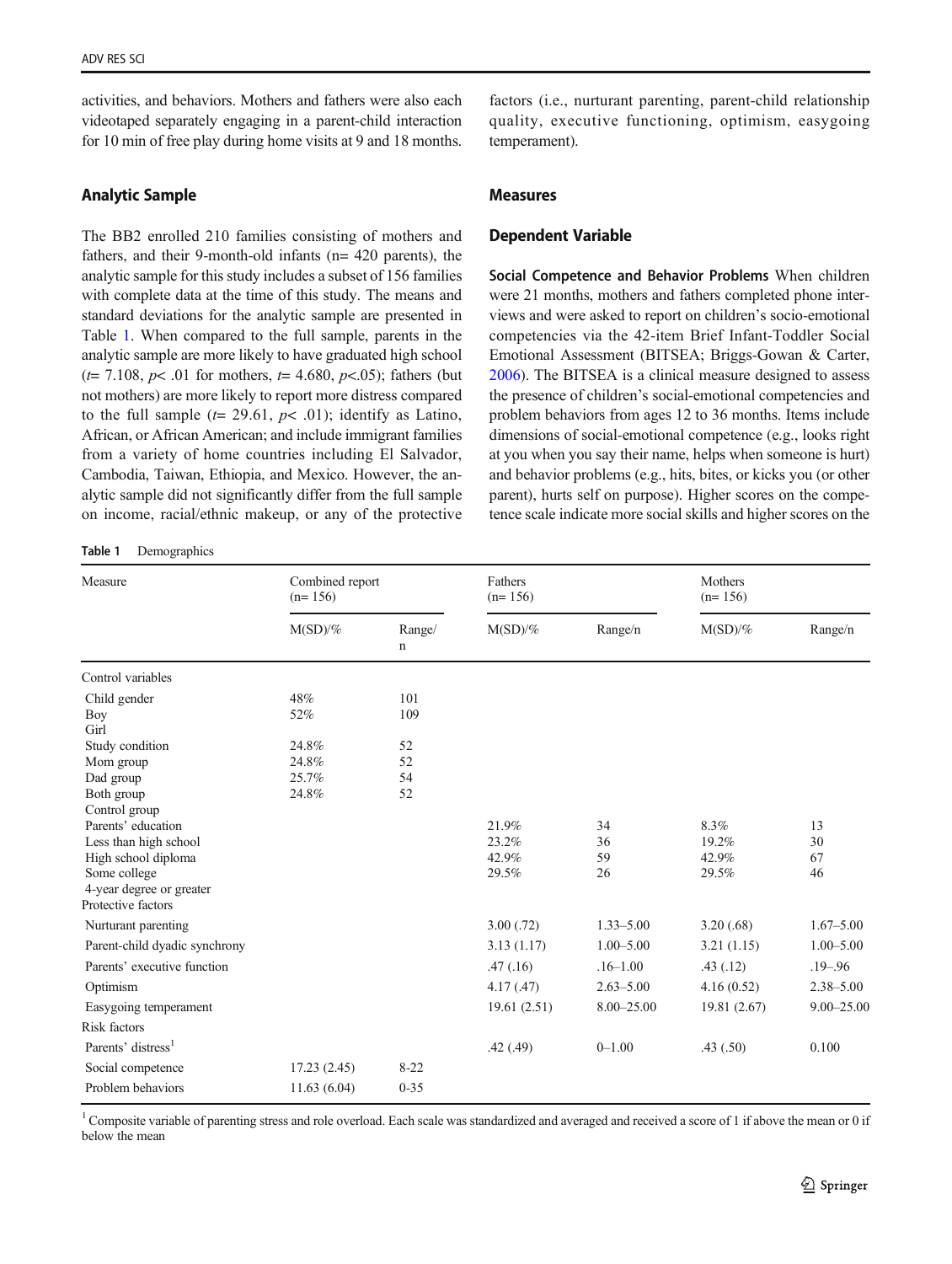problem behaviors scale indicate more behavior problems. The BITSEA has been validated with diverse samples, with a median reliability coefficient of 0.70 and high concurrent validity with other standardized assessments of language ability (Briggs-Gowan et al., [2004\)](#page-10-0). We used the average score of mothers' and fathers' BITSEA reports for each subscale social competence and problem behaviors. In the reliability and validity study of the original version of the BITSEA (Briggs-Gowan et al., [2001](#page-10-0); Briggs-Gowan et al., [2004](#page-10-0)), test–retest reliability was excellent and interrater agreement (mother/father and parent/child-care provider) was good. We used the average score because interrater agreement between mothers and fathers has been found to be acceptable.

#### Independent Variables

## Risk Factors

Parental Distress The literature on risk suggests that more risk factors tend to have more negative impact on individuals than fewer (Appleyard et al., [2005](#page-10-0)). To capture the various sources of stress parents in our sample experience during the first year of their baby's life, we created a composite of two sources of stress, role overload and parenting stress, and labeled it *par*enting distress. Parental distress includes scores on the Parental Stress Scale (Berry & Jones, [1995](#page-10-0)) and the Role Overload Scale (Thiagarajan et al., [2006](#page-13-0)). The Parental Stress Scale (Berry & Jones, [1995\)](#page-10-0) is a self-reported questionnaire containing 18 items parents are asked to agree or disagree with in terms of how their relationships with their child typically is. Items ask about themes relating to both the positive (e.g., emotional benefits, personal development) and negative (e.g., opportunity costs, demands on resources) aspects of parenting. Higher scores on this scale indicate increased stress. The Parental Stress Scale demonstrates satisfactory levels of internal reliability (.83) and test-retest reliability (.81; Berry & Jones, [1995\)](#page-10-0). The parental distress composite also includes scores on the Role Overload Scale, which is a self-reported questionnaire containing 6 items asking about how overwhelmed parents generally feel (e.g., "I cannot ever seem to catch up"; "There are times when I cannot meet everyone's expectations"). This scale also has high internal reliability (.88; Thiagarajan et al., [2006\)](#page-13-0). Thus, we created two distress variables—one for fathers and one for mothers.

Because one of the goals of this study is to advance our understanding of whether protective factors depend on the levels of risk (i.e., high vs. low), we dichotomized our risk variable. Although categorizing variables is a reductionist approach, by creating levels of risk, it facilitates interpretation of "how much" of the protective factors need to exist to be effective. Using a continuous variable of distress will just give us a sense that more distress is associated with worse outcomes, but it would not tell what is "more." Since a low vs.

high level of distress is better suited to address our research question (Iacobucci et al., [2015](#page-11-0)), we dichotomized our distress measures into high (scores above the median) and low (scores below the median), following the methodology of Vanderbilt-Adriance and Shaw [\(2008a](#page-13-0), [2008b](#page-13-0)). Parents who had scores below the median on both the parenting stress and role overload measures received a score of 0. All other parents received a score of 1 to indicate they experiences above average levels of distress (i.e., high) in this sample ( $n = 122, 59\%$  for fathers;  $n = 127, 61\%$  for mothers). A score of one on this variable indicates a high level of distress and a score of 0 indicates a low level of distress.

## Protective Factors

Dyadic Synchrony To assess the quality of the parent-child relationship we used dyadic synchrony scores, which were coded from videotaped mother- and father-child interactions when children were 9 months old. Dyadic interactions were coded using the Qualitative Ratings for Parent-Child Interaction coding system (Cox & Crnic, [2003\)](#page-11-0) and rated on a scale from 1 (not at all characteristic) to 5 (highly characteristic). The scales measure both the prevalence and the intensity of observed dyadic synchrony. Ratings on the scale are anchored by a brief description of the behaviors that merit that score. We used two dyadic synchrony variables in these analyses: mother dyadic synchrony and father dyadic synchrony scores.

Nurturant Parenting Nurturant parenting was coded from videotaped mother- and father-child interactions when children were 9 months old. Interactions were also coded using the Qualitative Ratings for Parent-Child Interaction coding system (Cox & Crnic, [2003\)](#page-11-0) and rated on a scale from 1 (not at all characteristic) to 5 (highly characteristic) for both the prevalence and intensity of observed behavior. Mothers' and fathers' scores on parental responsiveness, positive affect, and animation were rated on the scale anchored by a brief description of the behaviors that merit that score and summed to create a mothers' nurturant parenting and a fathers' nurturant variable.

Parental Optimism Optimism was measured via the Positivity Scale (Caprara et al., [2012\)](#page-10-0), which is a self-reported questionnaire where parents respond with the extent to which they agree with a series of eight statements about their optimism (e.g., "I have great faith in the future", "I am satisfied with my life"). This scale has satisfactory levels of reliability (.75; Caprara et al., [2012](#page-10-0)). Mothers' and fathers' optimism scores were used in these analyses.

Parents' Executive Functioning Parents' executive functioning was measured via direct assessment using the "Hearts & Flowers" task (Davidson et al., [2006](#page-11-0); Diamond et al., [2007](#page-11-0))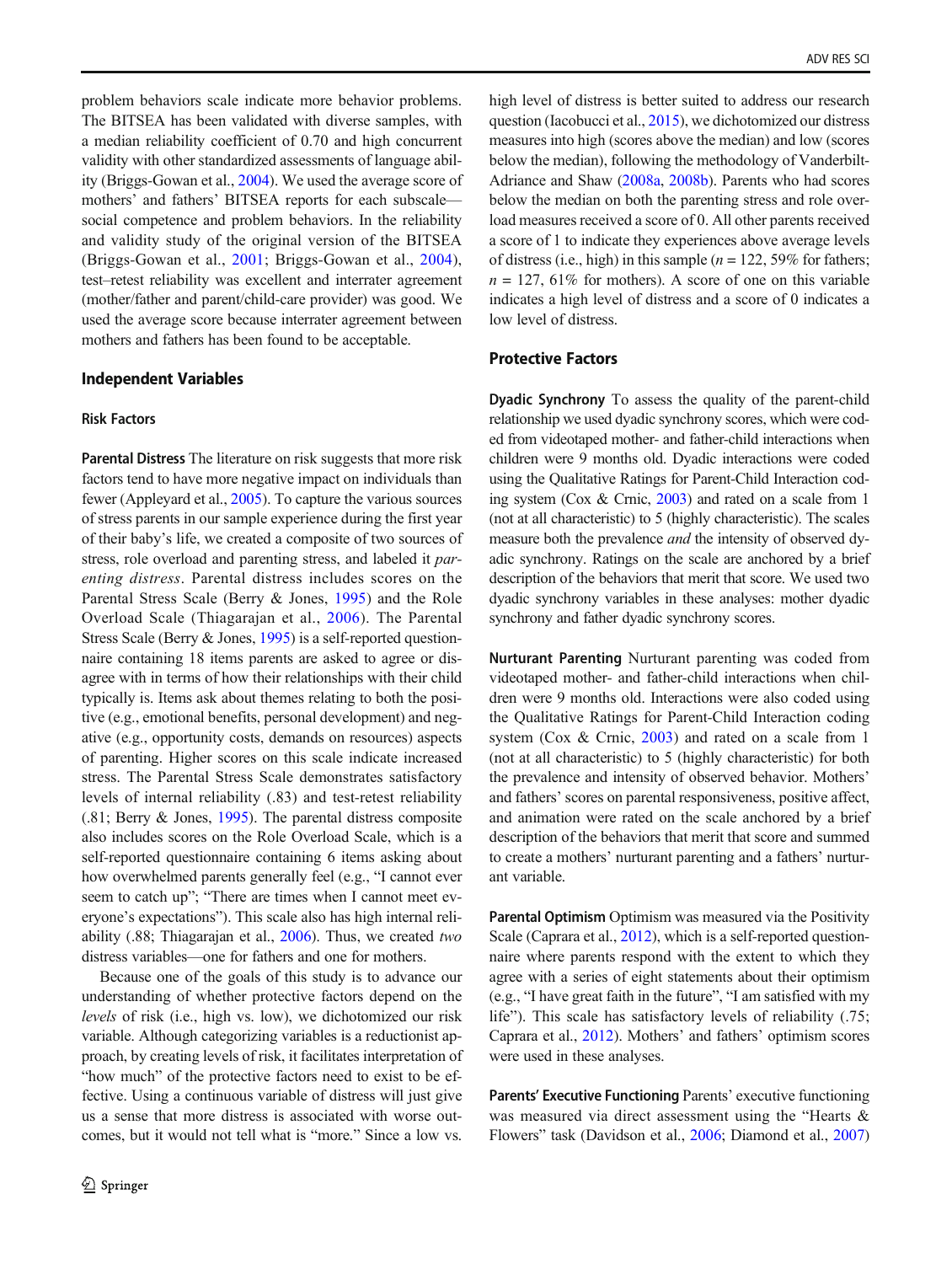during the 9-month data collection wave. This task is used as a measure of attention shifting and inhibitory control. Parents were given a tablet and asked to follow the instructions on the screen. During this task, one of two target pictures (a heart or flower) appears on the left or right side of the tablet screen. Parents are asked to press one of two buttons on opposite sides of the tablet screen corresponding with the picture's location on the screen. When a heart appears, parents are instructed to press the button that corresponds to the same side of image presentation. When a flower appears, parents are asked to press the button on the opposite side of image presentation. This task has been found to be valid with ethnically and economically diverse samples of children and adults (Camerota et al., [2019](#page-10-0); Ursache et al., [2015;](#page-13-0) Ursache & Raver, [2014\)](#page-13-0). A previous work reports a test-retest ICC value of 0.79 (Edgin et al., [2010](#page-11-0)). For this study, we used the total number of accurate trials parents completed during the assessment administration.

Temperament Child temperament was measured with the Emotionality Activity Sociability (EAS) temperament scale (Buss, [1991;](#page-10-0) Buss & Plomin, [1984](#page-10-0)). Buss and Plomin proposed four dimensions of temperament: (1) emotionality—the tendency to become aroused easily and intensely—a global pattern of distress in the very young infant; (2) activity preferred levels of activity and speed of action; (3) sociability—the tendency to prefer the presence of others to being alone; (4) shyness—the tendency to be inhibited and awkward in new social situations. We used maternal and paternal reports (i.e., mothers' reports in the mother models and fathers' reports in the father models) on this scale where they were asked to rate their children's behavior on a 5-point scale. Child easygoing temperament was created by summing the items from the sociability and activity scales and the shyness and emotionality subscales with the items reversed coded. Higher scores indicated higher levels of easygoing temperament.

# Control Variables

We included three sets of control variables in our analyses: child gender, parents' education, and study condition. We controlled for child gender as previous research has demonstrated some differences in the ways mothers and fathers interact with their children. There are also gender differences in children's social skills and problem behaviors (Chaplin et al., [2010;](#page-11-0) DiPrete & Jennings, [2012\)](#page-11-0). We also controlled for parental education because it is the strongest proxy of socioeconomic status that has been associated with children's development (Bornstein & Bradley, [2003](#page-10-0)). Although we are not investigating any effects of the intervention on our outcome, our data come from a randomized controlled trial; thus, we included experimental condition to control for any mean-level

differences in our variables of interest based on participants' random assignment to the experimental or control conditions.

# Analysis and Results

We first present the descriptive statistics and bivariate correlations for the independent and dependent variables, followed by the results for each of the study's main hypotheses.

#### Descriptive Statistics and Bivariate Correlations

Descriptive statistics for all study variables appear in Table [1](#page-4-0) and intercorrelations among protective factors appear in Tables [2](#page-7-0) and [3](#page-7-0). Maternal distress was negatively associated with children's social competence  $(r = -18, p < 01)$  and positively associated with problem behaviors ( $r = .27$ ,  $p < .01$ ). Paternal distress was negatively associated with social competence  $(r = -.32, p < .01)$ .

## Direct Effects of Child and Family Factors

To examine the hypothesis that child and family factors assessed during infancy are directly associated with later child outcomes, we computed correlations for mothers and fathers, separately due to the interdependence of our data. We computed four multiple regression analyses (i.e., two mother models and two father models for each child outcome) to assess individual associations between child (i.e., temperament) and family characteristics (i.e., mothers' and fathers' nurturant parenting and dyadic synchrony, optimism, and executive function) at 9 months and children's social competence and problem behaviors at 21 months.

For mothers, optimism ( $r = 0.21$ ,  $p < 0.01$ ) was positively correlated with social competence and negatively correlated with problem behaviors ( $r = -.21$ ,  $p < .01$ ), but children's outcomes were not correlated with any other predictors for mothers. For fathers, there was a positive correlation between father-child dyadic synchrony and social competence  $(r = .21, )$  $p < .05$ ), executive functioning and social competence ( $r = .24$ ,  $p < .01$ ), and optimism and social competence ( $r = .19$ ,  $p < .05$ ). Children's problem behaviors and father-child dyadic synchrony were correlated at trend level ( $r = -18$ ,  $p < 10$ ); there were no other significant correlations for fathers.

Similar results were found using multiple linear regressions. A model was computed separately for mothers and fathers and for each child outcome (i.e., social competence and problem behaviors). We entered control (i.e., child gender, site, and parental education) and protective variables in the first step, followed by the dichotomous parent distress variable in the second step. For the mother models, the overall model was significant for social competence  $(F<sub>(14, 106)</sub> = 2.456, p < .01;$ Table [4](#page-8-0)) and for problem behaviors ( $F_{(14, 106)} = 2.198$ ,  $p < 0.05$ ;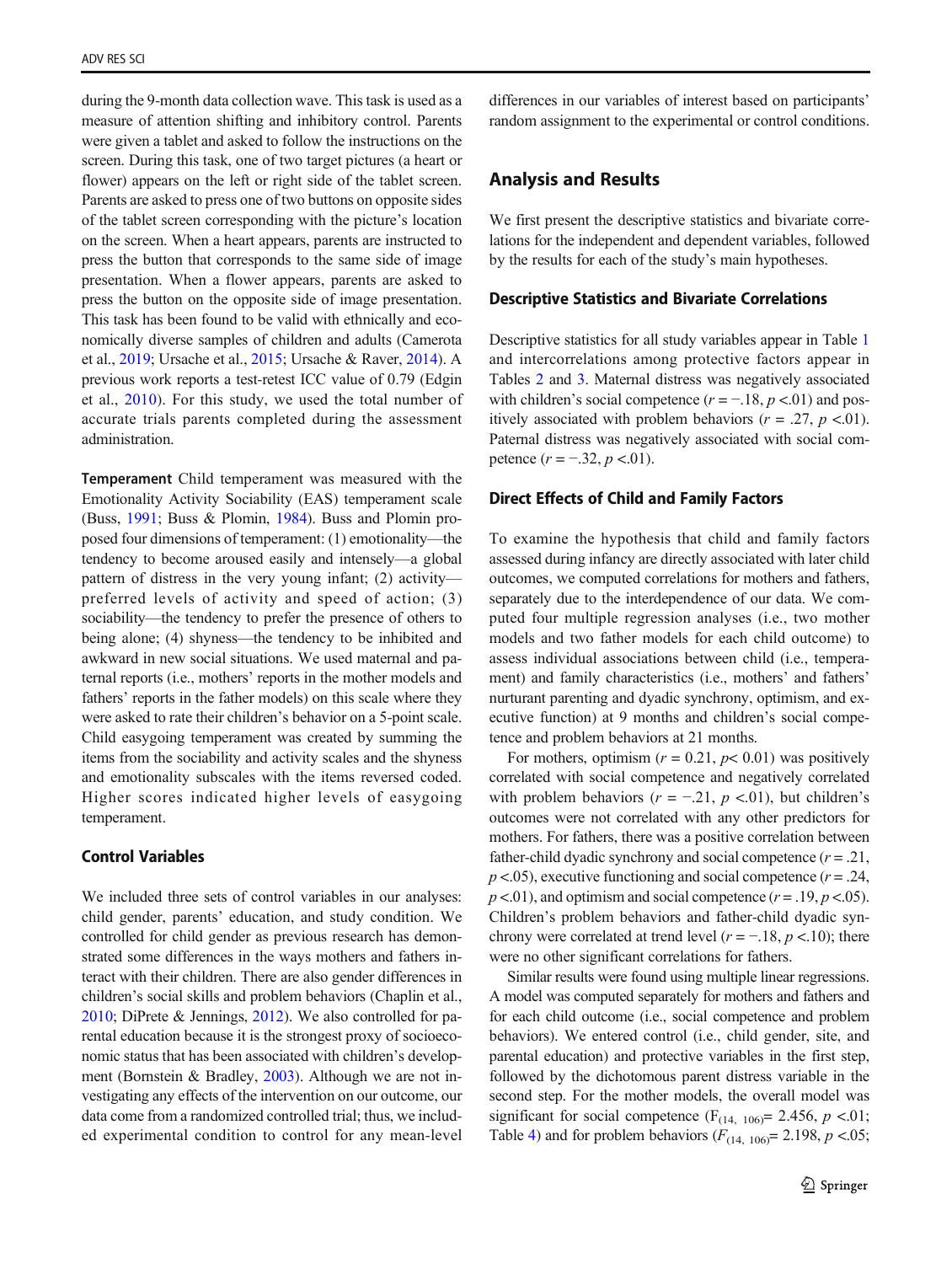<span id="page-7-0"></span>

| Table 2<br>Pearson correlations with variables of interest (mothers) |  |  |  |  |
|----------------------------------------------------------------------|--|--|--|--|
|----------------------------------------------------------------------|--|--|--|--|

|                                | 1.   | 2.     | 3.   | 4.   | 5.      | 6.                     | 7.       | 8.      | 9.       | 10.      |
|--------------------------------|------|--------|------|------|---------|------------------------|----------|---------|----------|----------|
| 1. Child gender                | 1.00 | $-.06$ | .06  | .14  | .05     | .03                    | $-.03$   | $-.11$  | .12      | .15      |
| 2. Parent education            |      | 1.00   | .07  | .12  | $-.18*$ | $\cdot$ <sup>8</sup> . | .01      | .09     | $-.07$   | $-.04$   |
| 3. Nurturant parenting         |      |        | 1.00 | .16  | .04     | .01                    | $-.12$   | $-.19*$ | $-.03$   | .13      |
| 4. Dyadic synchrony            |      |        |      | 1.00 | .05     | .06                    | 0.12     | .08     | $-.17$   | .15      |
| 5. Parents' executive function |      |        |      |      | 1.00    | .05                    | $-.12$   | $-.12$  | .03      | .13      |
| 6. Optimism                    |      |        |      |      |         | 1.00                   | $-.20**$ | .11     | $-.21**$ | $.21**$  |
| 7. Distress                    |      |        |      |      |         |                        | 1.00     | $-.09$  | $.27**$  | $-.18*$  |
| 8. Easygoing temperament       |      |        |      |      |         |                        |          | 1.00    | $-.11$   | .02      |
| 9. Problem behaviors           |      |        |      |      |         |                        |          |         | 1.00     | $-.42**$ |
| 10. Social competence          |      |        |      |      |         |                        |          |         |          | 1.00     |

Note: As both child gender and distress are dichotomous variables, the correlations presented here represent point-biserial correlation coefficients

Table [5\)](#page-8-0). We found a significant main effect of mother-child dyadic synchrony on problem behaviors ( $\beta$  = -2.624, p< .01). We also found a marginally significant and positive association between mothers' reports of distress and problem behaviors  $(\beta= 1.984, p< .10)$  and a negative and marginally significant association with social competence ( $\beta = -0.819$ ,  $p < .10$ ).

For the fathers, the overall model was significant for social competence  $(F_{(14, 102)} = 2.005, p < .05;$  $(F_{(14, 102)} = 2.005, p < .05;$  $(F_{(14, 102)} = 2.005, p < .05;$  Table 4) and marginally significant for problem behaviors  $(F_{(14, 102)} = 1.767, p < 10;$ Table [5\)](#page-8-0). We found a marginally significant main effect of fathers' reports of optimism on children's social competence  $(\beta = 1.46, p < .10)$  and a marginally significant main effect of children's easygoing temperament on children's problem behaviors ( $\beta = -0.793$ ,  $p < 0.10$ ). Father distress was significantly related to children's problem behaviors ( $\beta$ = 2.395,  $p$ < .05).

## Interactions Between Child and Family Factors and Parental Distress

To test the hypothesis that parental distress moderated the association between the protective factors and children's

Table 3 Pearson correlations with variables of interest (fathers)

social skills, five interaction terms (i.e., nurturant parenting x distress, parent-child dyadic synchrony x distress, executive functioning x distress, optimism x distress, positive temperament x distress) were included in the multiple regression in the third step. Independent variables in the interaction were centered prior to creating the interaction terms.

There were no significant interactions between mothers' protective factors and maternal distress on either child outcome (Tables [4](#page-8-0) and [5\)](#page-8-0). For fathers, there was a marginally significant interaction between fathers' optimism and paternal distress on children's social competence ( $\beta$ = -1.905,  $p$ < .10). We then conducted follow-up differences in simple slope analyses to determine at which level of distress the interaction was significant (Aiken & West, [1991](#page-10-0)). The analysis indicated that the positive association between paternal optimism and children's social competence was strengthened in the context of low paternal distress (Fig. [1\)](#page-8-0). Thus, for children whose fathers report experiencing high levels of distress, increased paternal optimism did not protect them from its negative effect on child social competence.

|                                | 1.   | 2.     | 3.      | 4.      | 5.       | 6.     | 7.       | 8.      | 9.     | 10.      |
|--------------------------------|------|--------|---------|---------|----------|--------|----------|---------|--------|----------|
| 1. Child gender                | 1.00 | $-.02$ | $-.14*$ | .05     | .08      | .00    | .04      | $-.15*$ | $-.02$ | .17      |
| 2. Parent education            |      | 1.00   | .08     | .05     | $-.20**$ | $-.10$ | $.23**$  | .13     | $-.15$ | $-.04$   |
| 3. Nurturant parenting         |      |        | 1.00    | $.24**$ | .05      | .04    | .06      | .11     | .004   | .005     |
| 4. Dyadic synchrony            |      |        |         | 1.00    | .04      | .005   | $-.15$   | $.212*$ | $-.18$ | $.21*$   |
| 5. Parents' executive function |      |        |         |         | 1.00     | .12    | $-.16*$  | $-.01$  | $-.04$ | $.24**$  |
| 6. Optimism                    |      |        |         |         |          | 1.00   | $-.33**$ | .07     | .12    | $.19*$   |
| 7. Distress                    |      |        |         |         |          |        | 1.00     | $-.06$  | .10    | $-.32**$ |
| 8. Easygoing temperament       |      |        |         |         |          |        |          | 1.00    | $-.14$ | .15      |
| 9. Problem behaviors           |      |        |         |         |          |        |          |         | 1.00   | $-.29**$ |
| 10. Social competence          |      |        |         |         |          |        |          |         |        | 1.00     |

Note: As both child gender and distress are dichotomous variables, the correlations presented here represent point-biserial correlation coefficients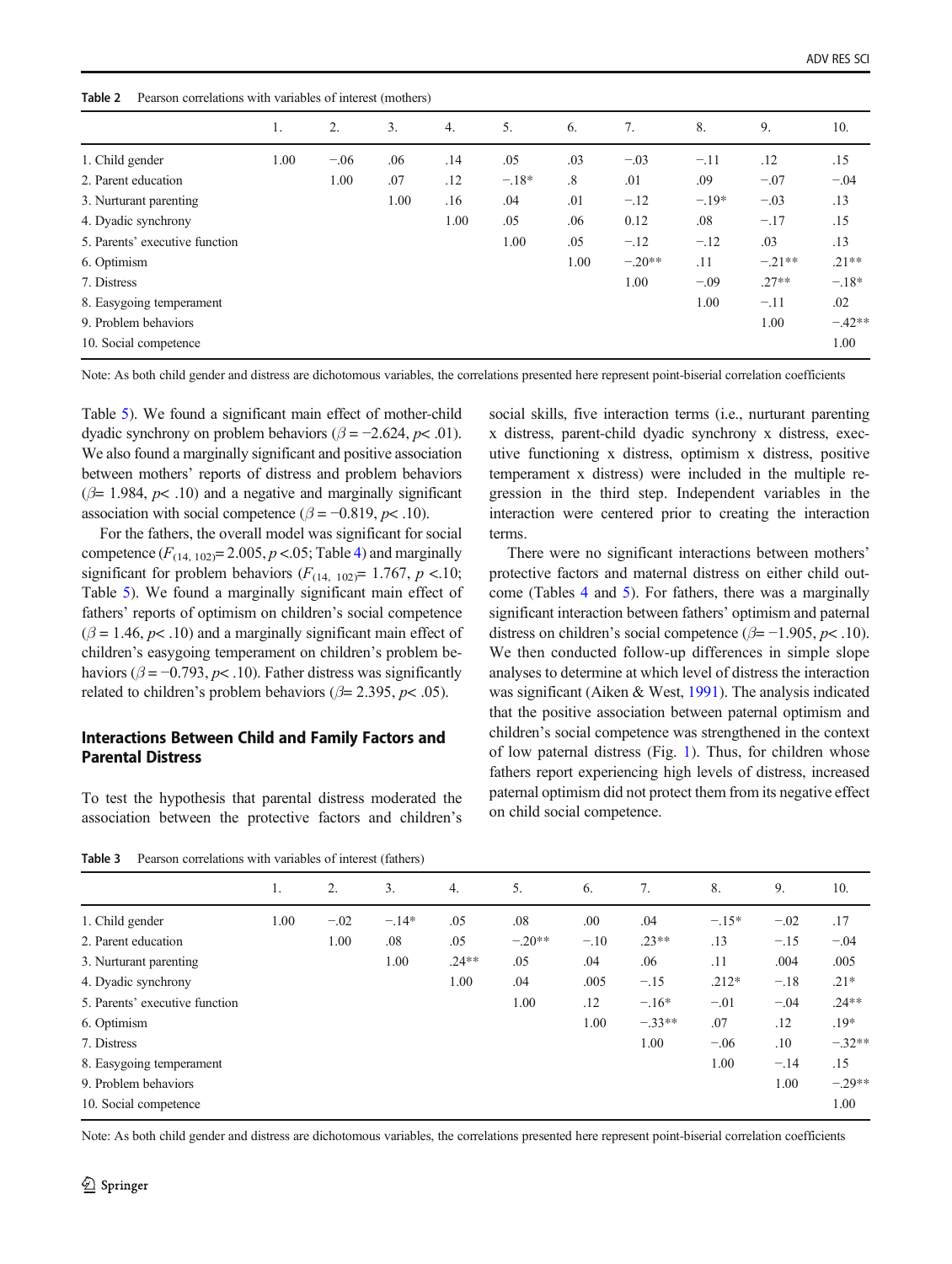| Measure                        | Mothers    |           | Fathers    |         |
|--------------------------------|------------|-----------|------------|---------|
|                                | R          | <b>SE</b> | R          | SE.     |
| Control variables              |            |           |            |         |
| Child gender                   | $1.014*$   | 0.434     | $1.171*$   | $-.447$ |
| Study condition                | $-0.088$   | 0.187     | 0.034      | 0.179   |
| Parents' education             | $-0.236$   | 0.231     | 0.278      | 0.201   |
| Protective factors             |            |           |            |         |
| Nurturant parenting            | $-0.125$   | 0.586     | 0.171      | 0.528   |
| Dyadic synchrony               | 0.089      | 0.377     | 0.668      | 0.463   |
| Parents' executive function    | 1.599      | 3.022     | 1.948      | 2.065   |
| Optimism                       | 1.037      | 0.632     | $1.460 +$  | 0.842   |
| Easygoing temperament          | 0.013      | 0.144     | 0.167      | 0.158   |
| Risk factors                   |            |           |            |         |
| Parents' distress              | $-0.819 +$ | 0.456     | $-0.513$   | 0.461   |
| <b>Interactions</b>            |            |           |            |         |
| Nurturant parenting X distress | 0.413      | 0.703     | $-0.272$   | 0.641   |
| Dyadic synchrony X distress    | 0.580      | 0.492     | $-0.496$   | 0.561   |
| EF X distress                  | 3.461      | 4.131     | 1.213      | 2.673   |
| Optimism X distress            | $-0.579$   | 0.830     | $-1.905 +$ | 1.007   |
| Temperament X distress         | 0.041      | 0.174     | $-0.052$   | .192    |

<span id="page-8-0"></span>Table 4 Summary of multiple regression analyses predicting child social competence from protective factors and distress

 $\dagger p$  <.10,  $* p$  <.05,  $** p$ <.0

Table 5 Summary of multiple regression analyses predicting child problem behaviors from protective factors and distress

| Measure                        | Mothers    |           | Fathers        |           |  |
|--------------------------------|------------|-----------|----------------|-----------|--|
|                                | B          | <b>SE</b> | R              | <b>SE</b> |  |
| Control variables              |            |           |                |           |  |
| Child gender                   | $-0.819$   | 1.130     | $-2.235+$      | 1.137     |  |
| Study condition                | $-0.452$   | 0.486     | 0.278          | 0.456     |  |
| Parents' education             | $-0.291$   | 0.600     | $-0.773$       | 0.511     |  |
| Protective factors             |            |           |                |           |  |
| Nurturant parenting            | $-1.022$   | 1.525     | $-0.208$       | 1.342     |  |
| Dyadic synchrony               | $-2.624**$ | 0.982     | $-0.428$       | 1.178     |  |
| Parents' executive function    | 2.196      | 7.862     | $-2.508$       | 5.250     |  |
| Optimism                       | $-0.98$    | 1.644     | 1.160          | 2.141     |  |
| Easygoing temperament          | $-0.575$   | 0.473     | $-0.793 +$     | 0.402     |  |
| Risk factors                   |            |           |                |           |  |
| Parents' distress              | 1.984†     | 1.187     | 2.395*         | 1.171     |  |
| <b>Interactions</b>            |            |           |                |           |  |
| Nurturant parenting X distress | 2.705      | 1.829     | 0.399          | 1.631     |  |
| Dyadic synchrony X distress    | 1.341      | 1.280     | $-0.624$       | 1.425     |  |
| EF X distress                  | $-2.608$   | 10.747    | 4.514          | 6.795     |  |
| Optimism X distress            | $-0.183$   | 2.158     | 1.836          | 2.561     |  |
| Temperament X distress         | 0.487      | 0.453     | $0.868\dagger$ | 0.488     |  |

 $\dagger p$  <.10,  $* p$  <.05,  $** p$  <.01



Fig. 1 Interaction between fathers' optimism and child social competence at levels of fathers' distress. Note: Low distress indicates a score of 0 on the distress measure and high distress indicates a score of 1 on the distress measure

Additionally, we found a marginally significant interaction between children's easygoing temperament and children's problem behaviors ( $\beta$ = 0.868,  $p$ < .10). Follow-up analyses indicated that the association between easygoing temperament and children's problem behaviors was strengthened also in the context of low paternal distress, but not high paternal distress (Fig. 2). For children whose fathers view them to be easygoing, fathers report them to have fewer problem behaviors only when fathers experienced lower levels of distress themselves.

# **Discussion**

We investigated the associations among multiple child and family protective factors (i.e., mothers' and fathers' nurturant parenting, dyadic synchrony, optimism, executive function, and child temperament), paternal and maternal distress (i.e., parenting stress and role overload), and toddlers' social adaptation (i.e., social competence and behavior problems) in a sample of two-parent, economically and ethnically diverse, urban first-time mothers and fathers and their infants participating in an ongoing intervention from infancy to toddlerhood. We also examined whether the benefits of protective



Fig. 2 Interaction between child easygoing temperament and problem behaviors at levels of fathers' distress. Note: Low distress indicates a score of 0 on the distress measure and high distress indicates a score of 1 on the distress measure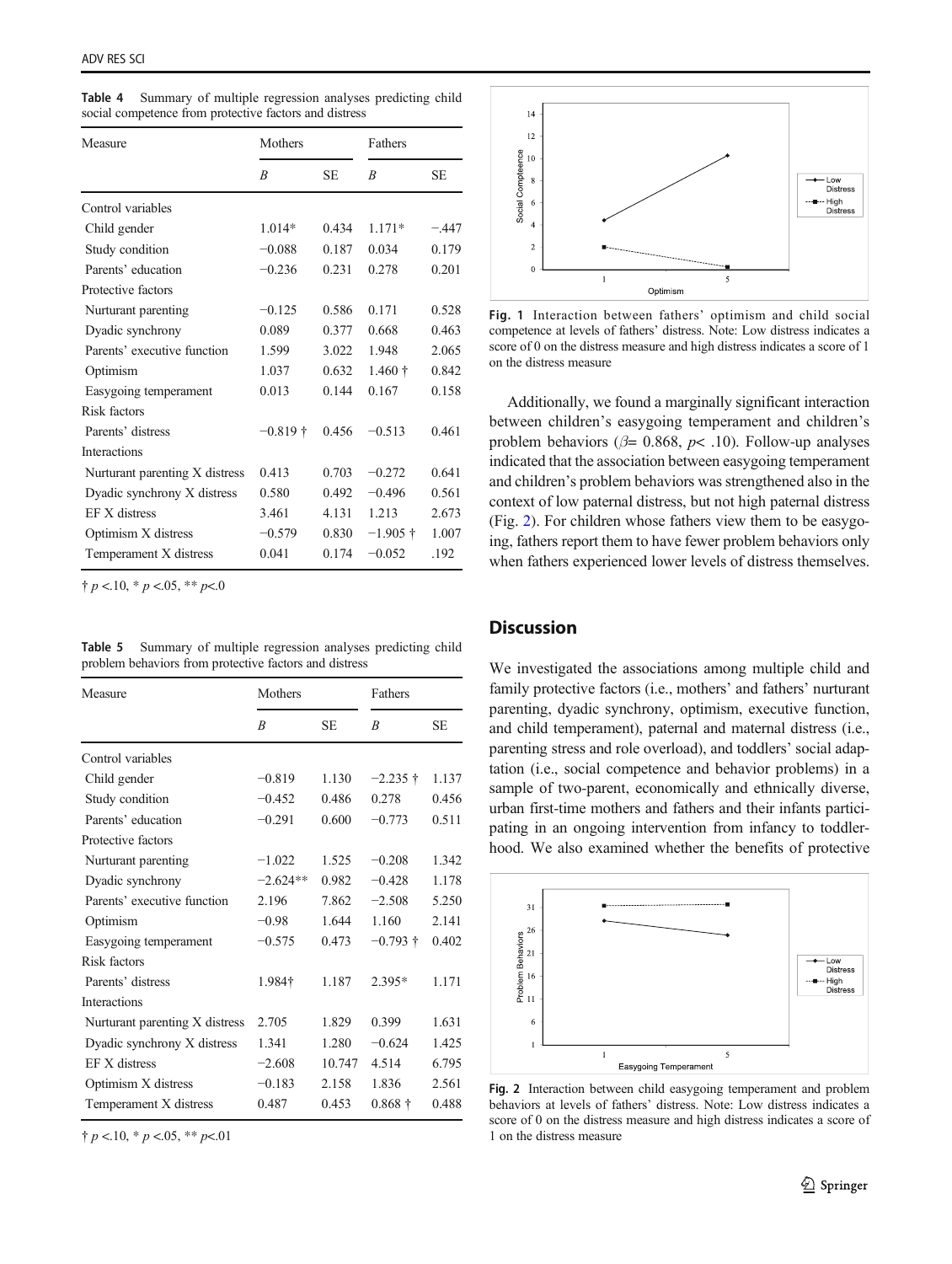factors might vary by levels of parental risk (i.e., parental distress). Consistent with our hypothesis, we found that maternal dyadic synchrony and positive child temperament were associated with fewer behavior problems and paternal optimism with positive social adaptation in toddlers. That is, toddlers were rated by their parents as being more socially competent and having fewer behavior problems. When we examined interactions between individual protective factors and maternal and paternal levels of distress to test the moderating role of parental distress in the prediction of social adjustment, only paternal optimism and positive child temperament were found to interact with maternal and paternal distress. High levels of paternal optimism were marginally related to more social competence only when fathers reported low levels of distress (i.e., below the median in levels of parenting stress and role overload). Children rated by their parents as being easy-tempered were marginally rated as having fewer behavior problems than difficult-tempered children only when fathers reported low levels of distress.

# Direct Associations Between Protective Factors and Children's Social Adaptation

Our findings that high levels of child and family protective factors during infancy were associated with positive social adaptation in toddlerhood are partially consistent with our hypotheses and with past findings on protective factors (Beeghly & Tronick, [2011;](#page-10-0) Collins, [2013](#page-11-0); Dubowitz et al., [2016](#page-11-0); Easterbrooks et al., [2008](#page-11-0); Vanderbilt-Adriance & Shaw, [2008a\)](#page-13-0).

Indeed, child-level and parenting variables are most consistently associated with positive outcomes for children. Mothers who are warm and sensitive may help children to regulate their feelings and behaviors by providing them with meaningful interpersonal resources (Harrist & Waugh, [2002](#page-11-0)). A new finding is that fathers are also significant promoters of child well-being, which corroborates the burgeoning literature that fathers' contributions to their children are different and independent from mothers' (Cabrera et al., [2007](#page-10-0)). Studies have shown that children who are easygoing are more likely to adapt and cope with challenging situations (Wang & Deater-Deckard, [2013\)](#page-13-0). Similarly, mothers who have a positive, reciprocal, and warm relationship with their children may help them deal with adversity by fostering coping skills and providing them with positive interpersonal resources. In a comparable way, fathers' optimism may enhance their own psychological and physical health in ways that make it easier for them to deal with challenging situations and at the same time model positive coping skills to children.

# Moderating Role of Maternal and Paternal Levels of **Distress**

The only protective factors that significantly interacted with paternal distress to predict social adjustment were father optimism and children's positive temperament. High levels of paternal optimism were only associated with positive outcomes (better social adaptation) when they had low levels of distress. Children's easygoing temperament was associated with positive outcomes (fewer behavior problems) when fathers reported low levels of distress. Unexpectedly, maternal and paternal distress did not moderate the association between mother-child dyadic synchrony assessed during infancy and positive social adaptation in toddlerhood. Our findings suggest that this latter protective factor works similarly across levels of maternal distress.

Our findings contribute to the literature in at least two ways. First, we found partial support for the view that selected child and family protective factors are more significant in contexts of low vs. high level of risk for parents. Of the five protective factors (i.e., mothers' and fathers' nurturant parenting and dyadic synchrony, optimism, and executive function) we explored in this study, only three (i.e., maternal dyadic synchrony, father optimism, and child positive temperament) were associated with positive social adjustment regardless of the level of risk (i.e., distress) of their mothers and fathers. That these protective factors are operating lower levels of paternal risk is consistent with our hypotheses. However, the fact that these factors were not strongly associated with social adaptation at higher levels of risk is not what we expected. Our sample consists of families with relative high levels of education (approximately a third of our families have a college degree) and low levels of distress and thus could be considered low-risk. Thus, "high levels of risk" in our sample is not comparable to "high risk" in past studies that have included families with multiple risk factors (e.g., Easterbrooks et al., [2008](#page-11-0); Vanderbilt-Adriance & Shaw, [2008a](#page-13-0)). Given the low-risk nature of our sample, it is puzzling that these protective factors were not operating at high levels of risk by the standards of our sample.

Second, the finding that high levels of optimism and positive temperament were associated with positive social adjustment at low levels of risk suggests the possibility of a ceiling effect. High levels of paternal optimism were not associated with positive adaptation at high levels of distress for either parent. For children living with one or two parents with high levels of distress, parental optimism might be less important than other stressors in their daily lives that could directly affect their well-being. Also, parental optimism may not be as important for infants' well-being relative to other stressors and, moreover, it may be a more distal factor and not affect in any palpable way children's home environment. Thus, it may be less likely to offset risk compared to more proximal threats such as maternal or paternal mental health. A very optimistic father may be a good role model for his child, but this may not be enough to counter multiple risks that would be more proximal and damaging to the child. There is a dearth of information on how parental optimism matters for children and whether it is moderated by levels of environmental risk.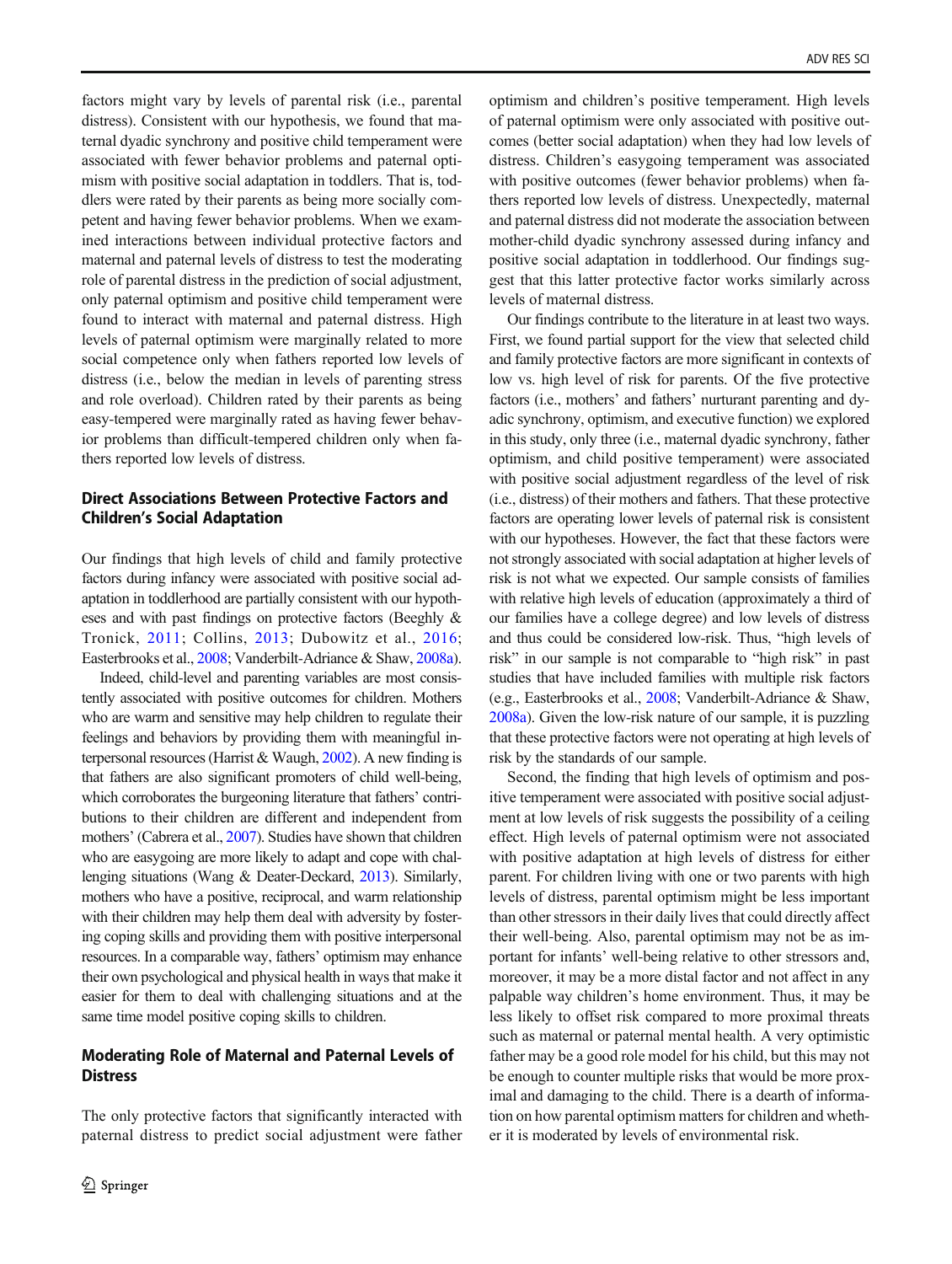#### <span id="page-10-0"></span>Limitations

It is important to note several limitations of this study. First, families were recruited from two geographical regions and findings may not apply to families in other locations. Second, we focused solely on first-time, co-habiting parents and these findings may not generalize to parents with more than one child, separate households, or additional caregivers (e.g., step-parents/new partners). Third, though the BITSEA is a validation measure, it is reliant on parent report, rather than direct observations, of child behaviors.

# Conclusion

Research frequently focuses on the risks that threaten children's positive development. Focusing on the first 2 years, this study explores the child- and family-level factors that contribute to resilience during infancy. We find that maternal dyadic synchrony promotes social adaptation regardless of maternal distress and that children who are easygoing are more likely to be perceived by their fathers as being socially competent but only when fathers have low levels of distress. Importantly, we explored these patterns in a sample of economically and ethnically diverse urban families. It is important to note that protective factors and risks associated with children's social adaptation are different for mothers and fathers, underscoring the importance of including both parents and recognizing their different and unique contributions to development. These findings emphasize the importance of including both parents to examine both promotive factors (main effects) as well as protective factors (interaction effects) that can be used to design interventions that are more targeted to the needs of families. These findings suggest that prevention programs should focus on helping low-risk mothers and fathers engage in positive reciprocal interactions with their children and support fathers' mental health for promoting social adaptation in their children.

# References

- Aiken, L. S., & West, S. G. (1991). Multiple regression: Testing and interpreting interactions. Newbury Park, CA: Sage.
- Appleyard, K., Egeland, B., van Dulmen, M. H., & Alan Sroufe, L. (2005). When more is not better: The role of cumulative risk in child behavior outcomes. Journal of Child Psychology and Psychiatry, 46(3), 235–245. <https://doi.org/10.1111/j.1469-7610.2004.00351.x>.
- Baker, C. E. (2017). Father involvement and early childhood development in African American families: Implications for research, practice, and policy. In I. U. Iruka, S. M. Curenton, & T. R. Durden (Eds.), African American children in early childhood education (pp. 201–219). Emerald Publishing Limited.
- Becvar, D. S. (Ed.). (2013). Handbook of family resilience. Springer, DOI: [https://doi.org/10.5194/acp-13-9607-2013.](https://doi.org/10.5194/acp-13-9607-2013)
- Beeghly, M., & Tronick, E. (2011). Early resilience in the context of parent–infant relationships: A social developmental perspective. Current Problems in Pediatric and Adolescent Health Care, 41(7), 197–201. [https://doi.org/10.1016/j.cppeds.2011.02.005.](https://doi.org/10.1016/j.cppeds.2011.02.005)
- Benzies, K., & Mychasiuk, R. (2009). Fostering family resiliency: A review of the key protective factors. Child & Family Social Work, 14(1), 103–114. <https://doi.org/10.1111/j.1365-2206.2008.00586.x>.
- Berry, J. O., & Jones, W. H. (1995). The parental stress scale: Initial psychometric evidence. Journal of Social and Personal Relationships, 12(3), 463–472. [https://doi.org/10.1177/](https://doi.org/10.1177/0265407595123009) [0265407595123009](https://doi.org/10.1177/0265407595123009).
- Bornstein, M. H., & Bradley, R. H. (2003). Socioeconomic status, parenting, and child development. Erlbaum.
- Briggs-Gowan, M. J., & Carter, A. S. (2006). BITSEA: Brief infanttoddler social and emotional assessment. Examiner ' s manual. Harcourt Assessment, DOI: [https://doi.org/10.1097/01.chi.](https://doi.org/10.1097/01.chi.0000220849.48650.59) [0000220849.48650.59](https://doi.org/10.1097/01.chi.0000220849.48650.59).
- Briggs-Gowan, M. J., Carter, A. S., Skuban, E. M., & Horwitz, S. M. (2001). Prevalence of social-emotional and behavioral problems in a community sample of 1-and 2-year-old children. Journal of the American Academy of Child & Adolescent Psychiatry, 40(7), 811– 819. <https://doi.org/10.1097/00004583-200107000-00016>.
- Briggs-Gowan, M. J., Carter, A. S., Irwin, J. R., Wachtel, K., & Cicchetti, D. V. (2004). The Brief Infant-Toddler Social and Emotional Assessment: Screening for social-emotional problems and delays in competence. Journal of Pediatric Psychology, 29(2), 143–155. [https://doi.org/10.1093/jpepsy/jsh017.](https://doi.org/10.1093/jpepsy/jsh017)
- Buss, A. H. (1991). The EAS theory of temperament. In J. Strelau & A. Angleitner (Eds.), Perspectives on individual differences. Explorations in temperament: International perspectives on theory and measurement (pp. 43–60). Plenum Press. [https://doi.org/10.](https://doi.org/10.1007/978-1-4899-0643-4_4) [1007/978-1-4899-0643-4\\_4](https://doi.org/10.1007/978-1-4899-0643-4_4).
- Buss, A. H., & Plomin, R. (1984). Theory and measurement of EAS, temperament: Early developing personality traits. Lawrence Earlbaum Associates, DOI: [https://doi.org/10.1128/mcb.4.12.](https://doi.org/10.1128/mcb.4.12.2697-2704.1984) [2697-2704.1984](https://doi.org/10.1128/mcb.4.12.2697-2704.1984).
- Cabrera, N. J., Shannon, J. D., & Tamis-LeMonda, C. (2007). Fathers ' influence on their children ' s cognitive and emotional development: From toddlers to pre-k. Applied Developmental Science, 11(4), 208– 213. <https://doi.org/10.1080/10888690701762100>.
- Cabrera, N. J., Cook, G. A., McFadden, K. E., & Bradley, R. H. (2011a). Father residence and father-child relationship quality: Peer relationships and externalizing behavioral problems. Family Science, 2(2), 109–119. [https://doi.org/10.1080/19424620.2011.639143.](https://doi.org/10.1080/19424620.2011.639143)
- Cabrera, N. J., Fagan, J., Wight, V., & Schadler, C. (2011b). Influence of mother, father, and child risk on parenting and children's cognitive and social behaviors. Child Development, 82(6), 1985–2005. [https://](https://doi.org/10.1111/j.1467-8624.2011.01667.x) [doi.org/10.1111/j.1467-8624.2011.01667.x](https://doi.org/10.1111/j.1467-8624.2011.01667.x).
- Camerota, M., Willoughby, M. T., & Blair, C. B. (2019). Speed and accuracy on the Hearts and Flowers task interact to predict child outcomes. Psychological Assessment, 31(8), 995-1005. [https://doi.](https://doi.org/10.1037/pas0000725) [org/10.1037/pas0000725](https://doi.org/10.1037/pas0000725).
- Cappa, K. A., Moreland Begle, A., Conger, J. C., Dumas, J. E., & Conger, A. J. (2011). Bidirectional relationships between parenting stress and child coping competence: Findings from the Pace Study. Journal of Child and Family Studies, 20, 334-342. [https://doi.org/](https://doi.org/10.1007/s10826-010-9397-0) [10.1007/s10826-010-9397-0.](https://doi.org/10.1007/s10826-010-9397-0)
- Caprara, G. V., Alessandri, G., Eisenberg, N., Kupfer, A., Steca, P., Caprara, M. G., Yamaguchi, S., Fukuzawa, A., & Abela, J. (2012). The positivity scale. Psychological Assessment, 24(3), 701–712. [https://doi.org/10.1037/a0026681.](https://doi.org/10.1037/a0026681)
- Carver, C. S., & Scheier, M. F. (2014). Dispositional optimism. Trends in Cognitive Sciences, 18(6), 293–299. [https://doi.org/10.1016/j.tics.](https://doi.org/10.1016/j.tics.2014.02.003) [2014.02.003](https://doi.org/10.1016/j.tics.2014.02.003).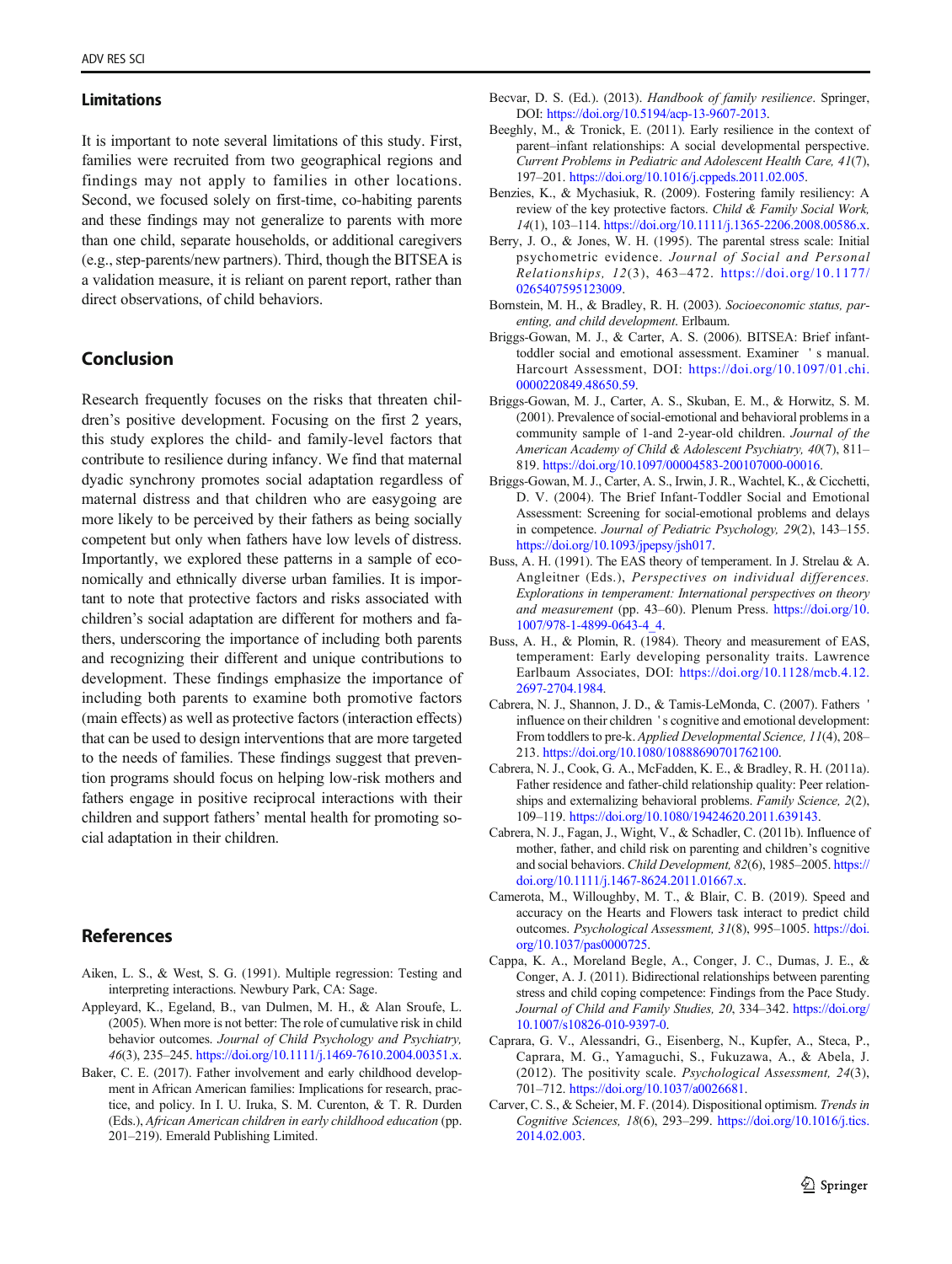- <span id="page-11-0"></span>Castro-Schilo, L., Taylor, Z. E., Ferrer, E., Robins, R. W., Conger, R. D., & Widaman, K. F. (2013). Parents ' optimism, positive parenting, and child peer competence in Mexican-origin families. Parenting, 13(2), 95–112. [https://doi.org/10.1080/15295192.2012.709151.](https://doi.org/10.1080/15295192.2012.709151)
- Chaplin, T. M., Casey, J., Sinha, R., & Mayes, L. C. (2010). Gender differences in caregiver emotion socialization of low-income toddlers. New Directions for Child and Adolescent Development, 2010(128), 11–27. [https://doi.org/10.1002/cd.266.](https://doi.org/10.1002/cd.266)
- Collins, W. A. (Ed.). (2013). What makes a difference: Early Head Start evaluation findings in a developmental context. Monographs of the Society for Research in Child Development, 78(1). [https://doi.org/](https://doi.org/10.1111/j.1540-5834.2012.00699.x) [10.1111/j.1540-5834.2012.00699.x](https://doi.org/10.1111/j.1540-5834.2012.00699.x).
- Cox, M. J., & Crnic, K. (2003). Qualitative ratings for parent–child interaction at 3–12 months of age. Unpublished manuscript. Department of Psychology, University of North Carolina at Chapel Hill.
- Crandall, A., Deater-Deckard, K., & Riley, A. W. (2015). Maternal emotion and cognitive control capacities and parenting: A conceptual framework. Developmental Review, 36, 105–126. [https://doi.org/10.](https://doi.org/10.1016/j.dr.2015.01.004) [1016/j.dr.2015.01.004.](https://doi.org/10.1016/j.dr.2015.01.004)
- Criss, M. M., Smith, A. M., Morris, A. S., Liu, C., & Hubbard, R. L. (2017). Parents and peers as protective factors among adolescents exposed to neighborhood risk. Journal of Applied Developmental Psychology, 53, 127–138. [https://doi.org/10.1016/j.appdev.2017.](https://doi.org/10.1016/j.appdev.2017.10.004) [10.004.](https://doi.org/10.1016/j.appdev.2017.10.004)
- Crnic, K., & Ross, E. (2017). Parenting stress and parental efficacy. In K. Deater-Deckard & R. Panneton (Eds.), Parental stress and early child development. Springer. [https://doi.org/10.1007/978-3-319-](https://doi.org/10.1007/978-3-319-55376-4_11) [55376-4\\_11.](https://doi.org/10.1007/978-3-319-55376-4_11)
- Davidson, M. C., Amso, A., Anderson, L. C., & Diamond, A. (2006). Development of cognitive control and executive functions from 4 to 13 year: Evidence from manipulations of memory, inhibition, and task switching. Neuropsychologia, 44(11), 2037–2078. [https://doi.](https://doi.org/10.1016/j.neuropsychologia.2006.02.006) [org/10.1016/j.neuropsychologia.2006.02.006.](https://doi.org/10.1016/j.neuropsychologia.2006.02.006)
- de Cock, E. S. A., Henrichs, J., Klimstra, T. A., Maas, A. J. B. M., Vreeswijk, C. M. J. M., Meeus, W. H. J., & van Bakel, H. J. A. (2017). Longitudinal associations between parental bonding, parenting stress, and executive functioning in toddlerhood. Journal of Child and Family Studies, 26, 1723–1733. [https://doi.org/10.1007/](https://doi.org/10.1007/s10826-017-0679-7) [s10826-017-0679-7.](https://doi.org/10.1007/s10826-017-0679-7)
- Deater-Deckard, K. (2014). Family matters: Intergenerational and interpersonal processes of executive function and attentive behavior. Current Directions in Psychological Science, 23(3), 230–236. <https://doi.org/10.1177/0963721414531597>.
- Deater-Deckard, K., & Petrill, S. A. (2004). Parent–child dyadic mutuality and child behavior problems: An investigation of gene– environment processes. Journal of Child Psychology and Psychiatry, 45(6), 1171–1179. [https://doi.org/10.1111/j.1469-](https://doi.org/10.1111/j.1469-7610.2004.00309.x) [7610.2004.00309.x.](https://doi.org/10.1111/j.1469-7610.2004.00309.x)
- Diamond, A. (2013). Executive functions. Annual Review of Psychology, 64, 135–168. [https://doi.org/10.1146/annurev-psych-113011-](https://doi.org/10.1146/annurev-psych-113011-143750) [143750.](https://doi.org/10.1146/annurev-psych-113011-143750)
- Diamond, A., Barnett, S., Thomas, J., & Munro, S. (2007). Preschool program improves cognitive control. Science, 318(5855), 1387– 1388. [https://doi.org/10.1126/science.115114.](https://doi.org/10.1126/science.115114)
- DiPrete, T. A., & Jennings, J. L. (2012). Social and behavioral skills and the gender gap in early educational achievement. Social Science Research, 41(1), 1–15. [https://doi.org/10.1016/j.ssresearch.2011.](https://doi.org/10.1016/j.ssresearch.2011.09.001) [09.001.](https://doi.org/10.1016/j.ssresearch.2011.09.001)
- Dubowitz, H., Thompson, R., Proctor, L., Metzger, R., Black, M. M., English, D., Poole, G., & Magder, L. (2016). Adversity, maltreatment and resilience in young children. Academic Pediatrics, 16(3), 233–239. [https://doi.org/10.1016/j.acap.2015.12.005.](https://doi.org/10.1016/j.acap.2015.12.005)
- Duncan, G. J., & Murnane, R. J. (Eds.). (2011). Whither opportunity?: Rising inequality, schools, and children ' s life chances. Russell Sage Foundation, DOI: [https://doi.org/10.2174/](https://doi.org/10.2174/2212796811105030183) [2212796811105030183.](https://doi.org/10.2174/2212796811105030183)
- Easterbrooks, M. A., Driscoll, J. R., & Bartlett, J. D. (2008). Resilience in infancy: A relational approach. Research in Human Development, 5(3), 139–152. [https://doi.org/10.1080/15427600802273987.](https://doi.org/10.1080/15427600802273987)
- Edgin, J. O., Mason, G. M., Allman, M. J., Capone, G. T., DeLeon, I., Maslen, C., Reeves, R. H., Sherman, S. L., & Nadel, L. (2010). Development and validation of the Arizona Cognitive Test Batter for Down syndrome. Journal of Neurodevelopmental Disorders, 2(3), 149–164. <https://doi.org/10.1007/s11689-010-9054-3>.
- Evans, G. W., & English, K. (2002). The environment of poverty: Multiple stressor exposure, psychophysiological stress, and socioemotional adjustment. Child Development, 73(4), 1238– 1248. <https://doi.org/10.1111/1467-8624.00469>.
- Funamoto, A., & Rinaldi, C. M. (2015). Measuring parent–child mutuality: A review of current observational coding systems. Infant Mental Health Journal, 36(1), 3–11. [https://doi.org/10.1002/imhj.21481.](https://doi.org/10.1002/imhj.21481)
- Gershoff, E. T., Aber, J. L., Raver, C. C., & Lennon, M. C. (2007). Income is not enough: Incorporating material hardship into models of income associations with parenting and child development. Child Development, 78(1), 70–95. [https://doi.org/10.1111/j.1467-8624.](https://doi.org/10.1111/j.1467-8624.2007.00986.x) [2007.00986.x](https://doi.org/10.1111/j.1467-8624.2007.00986.x).
- Gorman-Smith, D., Tolan, P. H., & Henry, D. (1999). The relation of community and family to risk among urban-poor adolescents. In P. Cohen, C. Slomkowski, & L. N. Robins (Eds.), Historical and geographical influences on psychopathology (pp. 349–367). Lawrence Erlbaum Associates Publishers.
- Harmeyer, E., Ispa, J. M., Palermo, F., & Carlo, G. (2016). Predicting self-regulation and vocabulary and academic skills at kindergarten entry: The roles of maternal parenting stress and mother-child closeness. Early Childhood Research Quarterly, 37, 153-164. [https://doi.](https://doi.org/10.1016/j.ecresq.2016.05.001) [org/10.1016/j.ecresq.2016.05.001](https://doi.org/10.1016/j.ecresq.2016.05.001).
- Harrist, A. W., & Waugh, R. M. (2002). Dyadic synchrony: Its structure and function in children's development. Developmental Review, 22(4), 555–592. [https://doi.org/10.1016/S0273-2297\(02\)00500-2.](https://doi.org/10.1016/S0273-2297(02)00500-2)
- Harvey, J., & Delfabbro, P. H. (2004). Psychological resilience in disadvantaged youth: A critical overview. Australian Psychologist, 39(1), 3–13. [https://doi.org/10.1080/00050060410001660281.](https://doi.org/10.1080/00050060410001660281)
- Iacobucci, D., Posavac, S. S., Kardes, F. R., Schenider, M. J., & Popovich, D. L. (2015). Toward a more nuanced understanding of the statistical properties of a median split. Journal of Consumer Psychology, 25(4), 642–655. [https://doi.org/10.1016/j.jcps.2014.](https://doi.org/10.1016/j.jcps.2014.12.002) [12.002.](https://doi.org/10.1016/j.jcps.2014.12.002)
- Jeon, S., & Neppl, T. K. (2019). Economic pressure, parent positivity, positive parenting, and child social competence. Journal of Child and Family Studies, 28(5), 1402–1412. [https://doi.org/10.1007/](https://doi.org/10.1007/s10826-019-01372-1) [s10826-019-01372-1](https://doi.org/10.1007/s10826-019-01372-1).
- Knudsen, E. I. (2004). Sensitive periods in the development of the brain and behavior. Journal of Cognitive Neuroscience, 16(8), 1412– 1425. <https://doi.org/10.1162/0898929042304796>.
- Kopack Klein, A., Aikens, N., & Knas, E. (2017). Dual language learners in Head Start: Classroom language environments and children's language outcomes. Presentation at the Biennial Meeting of the Society for Research in Child Development, Austin, TX.
- Landry, S. H., Smith, K. E., & Swank, P. R. (2006). Responsive parenting: Establishing early foundations for social, communication, and independent problem-solving skills. Developmental Psychology, 42(4), 627–642. [https://doi.org/10.1037/0012-1649.42.4.627.](https://doi.org/10.1037/0012-1649.42.4.627)
- Lewin, A., Mitchell, S. J., Waters, D., Hodgkinson, S., Southammakosane, C., & Gilmore, J. (2015). The protective effects of father involvement for infants of teen mothers with depressive symptoms. Maternal and Child Health Journal, 19(5), 1016–1023. [https://doi.org/10.1007/s10995-014-1600-2.](https://doi.org/10.1007/s10995-014-1600-2)
- Lindsey, E. W., Cremeens, P. R., & Caldera, Y. M. (2010). Mother–child and father–child mutuality in two contexts: Consequences for young children ' s peer relationships. Infant and Child Development: An International Journal of Research and Practice, 19(2), 142–160. <https://doi.org/10.1002/icd.645>.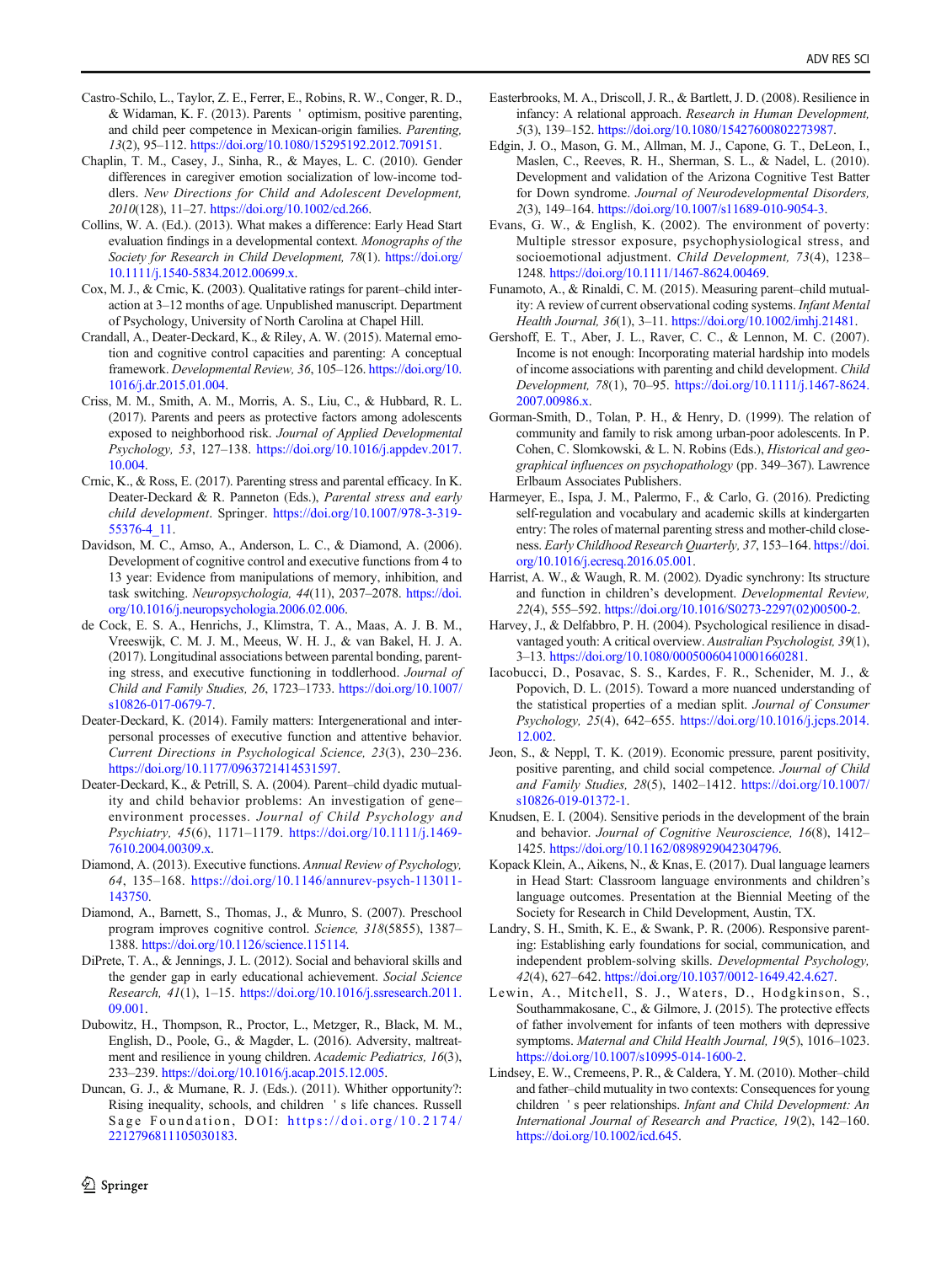- <span id="page-12-0"></span>Lunkenheimer, E., Hamby, C. M., Lobo, F. M., Cole, P. M., & Olson, S. L. (2020). The role of dynamic, dyadic parent–child processes in parental socialization of emotion. Developmental Psychology, 56(3), 566–577. <https://doi.org/10.1037/dev0000808>.
- Luthar, S. S., & Zelazo, L. B. (2003). Research on resilience: An integrative review. In S. S. Luthar (Ed.), Resilience and vulnerability: Adaptation in the context of childhood adversities (pp. 510–549). Cambridge University Press. [https://doi.org/10.1017/](https://doi.org/10.1017/CBO9780511615788.023) [CBO9780511615788.023](https://doi.org/10.1017/CBO9780511615788.023).
- Masten, A. S. (2001). Ordinary magic: Resilience processes in development. American Psychologist, 56(3), 227–238. [https://doi.org/10.](https://doi.org/10.1037//0003-066x.56.3.227) [1037//0003-066x.56.3.227](https://doi.org/10.1037//0003-066x.56.3.227).
- Masten, A. S. (2013). Risk and resilience in development. In P. D. Zelazo (Ed.), Oxford library of psychology. The Oxford handbook of developmental psychology, Vol. 2. Self and other (pp. 579–607). Oxford University Press.
- Masten, A. S. (2018). Resilience theory and research on children and families: Past, present, and promise. Journal of Family Theory & Review, 10(1), 12–31. <https://doi.org/10.1111/jftr.12255>.
- Masten, A. S., & Cicchetti, D. (2016). Resilience in development: Progress and transformation. In Developmental psychopathology (pp. 1–63). American Cancer Society. [https://doi.org/10.1002/](https://doi.org/10.1002/9781119125556.devpsy406) [9781119125556.devpsy406](https://doi.org/10.1002/9781119125556.devpsy406), DOI: [https://doi.org/10.5942/jawwa.](https://doi.org/10.5942/jawwa.2016.108.0195) [2016.108.0195](https://doi.org/10.5942/jawwa.2016.108.0195)
- Masten, A. S., & Monn, A. R. (2015). Child and family resilience: A call for integrated science, practice, and professional training. Family Relations, 64(1), 5–21. <https://doi.org/10.1111/fare.12103>.
- Masten, A. S., & Reed, M.-G. J. (2002). Resilience in development. In C. R. Snyder & S. J. Lopez (Eds.), Handbook of positive psychology (pp. 74–88). Oxford University Press.
- Matias, M., Ferreira, T., Vieira, J., Cadima, J., Leal, T., & Matos, P. M. (2017). Work-family conflict, psychological availability, and child emotion regulation: Spillover and crossover in dual-earner families. Personal Relationships, 24, 623–639. [https://doi.org/10.1111/pere.](https://doi.org/10.1111/pere.12198) [12198.](https://doi.org/10.1111/pere.12198)
- Miller, B. C., & Sollie, D. L. (1986). Normal stresses during the transition to parenthood. In R. H. Moos (Ed.), Coping with life crises: An integrated approach. Springer. [https://doi.org/10.1007/978-1-](https://doi.org/10.1007/978-1-4684-7021-5) [4684-7021-5](https://doi.org/10.1007/978-1-4684-7021-5).
- Mills-Koonce, W. R., Willoughby, M. T., Zvara, B., Barnett, M., Gustafsson, H., Cox, M. J., & Family Life Project Key Investigators. (2015). Mothers ' and fathers ' sensitivity and children ' s cognitive development in low-income, rural families. Journal of Applied Developmental Psychology, 38, 1-10. [https://](https://doi.org/10.1016/j.appdev.2015.01.001) [doi.org/10.1016/j.appdev.2015.01.001.](https://doi.org/10.1016/j.appdev.2015.01.001)
- Nes, L. S., & Segerstrom, S. C. (2006). Dispositional optimism and coping: A meta-analytic review. Personality and Social Psychology  $Review, 10(3), 235-251.$  [https://doi.org/10.1207/](https://doi.org/10.1207/s15327957pspr1003_3) [s15327957pspr1003\\_3](https://doi.org/10.1207/s15327957pspr1003_3).
- Newland, L. A. (2015). Family well-being, parenting, and child wellbeing: Pathways to healthy adjustment. Clinical Psychologist, 19(1), 3–14. <https://doi.org/10.1111/cp.12059>.
- Obradović, J. (2010). Effortful control and adaptive functioning of homeless children: Variable-focused and person-focused analyses. Journal of Applied Developmental Psychology, 31(2), 109–117. <https://doi.org/10.1016/j.appdev.2009.09.004>.
- Ochsner, K. N., & Gross, J. J. (2008). Cognitive emotion regulation: Insights from social cognitive and affective neuroscience. Current Directions in Psychological Science, 17(2), 153-158. [https://doi.](https://doi.org/10.1111/j.1467-8721.2008.00566.x) [org/10.1111/j.1467-8721.2008.00566.x](https://doi.org/10.1111/j.1467-8721.2008.00566.x).
- Olds, D. L. (2002). Prenatal and infancy home visiting by nurses: From randomized trials to community replication. Prevention Science, 3(3), 153–172. <https://doi.org/10.1023/A:1019990432161>.
- Olson, S. L., Ceballo, R., & Park, C. (2002). Early problem behavior among children from low-income, mother-headed families: A multiple risk perspective. Journal of Clinical Child and Adolescent

Psychology, 31(4), 419–430. [https://doi.org/10.1207/](https://doi.org/10.1207/153744202320802106) [153744202320802106.](https://doi.org/10.1207/153744202320802106)

- Orthner, D. K., Jones-Sanpei, H., & Williamson, S. (2004). The resilience and strengths of low-income families. Family Relations, 53(2), 159– 167. <https://doi.org/10.1111/j.0022-2445.2004.00006.x>.
- Palermo, F., Carlo, G., Ispa, J. M., & Squires, C. (2019). Latina mothers' mental health and children's academic readiness: Moderation by maternal education. Journal of Applied Developmental Psychology, 62, 260–269. [https://doi.org/10.1016/j.appdev.2019.](https://doi.org/10.1016/j.appdev.2019.04.002) 04.002
- Provenzi, L., Scotto di Minico, G., Giusti, L., Guida, E., & Müller, M. (2018). Disentangling the dyadic dance: theoretical, methodological and outcomes systematic review of mother-infant dyadic processes. Frontiers in Psychology, 9, 348. [https://doi.org/10.3389/fpsyg.](https://doi.org/10.3389/fpsyg.2018.00348) [2018.00348](https://doi.org/10.3389/fpsyg.2018.00348).
- Roggman, L. A., Bradley, R. H., & Raikes, H. H. (2013). Fathers in family contexts. In N. J. Cabrera & C. S. Tamis-LeMonda (Eds.), Handbook of father involvement: Multidisciplinary perspectives (pp. 186–201). Routledge/Taylor & Francis Group.
- Rollé, L., Prino, L. E., Sechi, C., Vismara, L., Neri, E., Polizzi, C., Trovato, A., Volpi, B., Molgora, S., Fenaroli, V., Ierardi, E., Ferro, V., Lucarelli, L., Agostini, F., Tambelli, R., Saita, E., Riva Crugnola, C., & Brustia, P. (2017). Parenting stress, mental health, dyadic adjustment: A structural equation model. Frontiers in Psychology, 8, 839. [https://doi.org/10.3389/fpsyg.2017.00839.](https://doi.org/10.3389/fpsyg.2017.00839)
- Rothbart, M. K. (1981). Measurement of temperament in infancy. Child Development, 52, 569–578. <https://doi.org/10.2307/1129176>.
- Rothbart, M. K. (1986). Longitudinal observation of infant temperament. Developmental Psychology, 22, 356–365. [https://doi.org/10.1037/](https://doi.org/10.1037/0012-1649.22.3.356) [0012-1649.22.3.356.](https://doi.org/10.1037/0012-1649.22.3.356)
- Rothbart, M. K., Ahadi, S. A., & Evans, D. E. (2000). Temperament and personality: Origins and outcomes. Journal of Personality and Social Psychology, 78(1), 122–135. [https://doi.org/10.1037/0022-](https://doi.org/10.1037/0022-3514.78.1.122) [3514.78.1.122](https://doi.org/10.1037/0022-3514.78.1.122).
- Ryan, R. M., Martin, A., & Brooks-Gunn, J. (2006). Is one good parent good enough? Patterns of mother and father parenting and child cognitive outcomes at 24 and 36 months. Parenting, 6(2-3), 211– 228. <https://doi.org/10.1080/15295192.2006.9681306>.
- Sanson, A., Hemphill, S. A., & Smart, D. (2011). Temperament and social development. In P. K. Smith & C. H. Hart (Eds.), Blackwell handbooks of developmental psychology. Blackwell handbook of childhood social development (pp. 227–245). Blackwell Publishing.
- Serrano-Villar, M., Huang, K. Y., & Calzada, E. J. (2017). Social support, parenting, and social emotional development in young Mexican and Dominican American children. Child Psychiatry & Human Development, 48(4), 597–609. [https://doi.org/10.1007/s10578-](https://doi.org/10.1007/s10578-016-0685-9) [016-0685-9](https://doi.org/10.1007/s10578-016-0685-9).
- Shaffer, A., & Obradović, J. (2017). Unique contributions of emotion regulation and executive functions in predicting the quality of parent–child interaction behaviors. Journal of Family Psychology, 31(2), 150–159. [https://doi.org/10.1037/fam0000269.](https://doi.org/10.1037/fam0000269)
- Shaw, D. S., Criss, M. M., Schonberg, M. A., & Beck, J. E. (2004). The development of family hierarchies and their relation to children ' s conduct problems. Development and Psychopathology, 16(3), 483– 500. [https://doi.org/10.1017/S0954579404004638.](https://doi.org/10.1017/S0954579404004638)
- Shean, M. (2015). Current theories relating to resilience and young people. Melbourne, Australia.
- Sheridan, M., & Nelson, C. A. (2009). Neurobiology of fetal and infant development. In C. H. Zeanah Jr. (Ed.), Handbook of infant mental health (pp. 40–58). The Guilford Press.
- Shonkoff, J. P., & Phillips, D. A. (Eds.). (2000). From neurons to neighborhoods: The science of early childhood development. National Academies Press. [https://doi.org/10.17226/9824.](https://doi.org/10.17226/9824)
- Silk, J. S., Vanderbilt-Adriance, E., Shaw, D. S., Forbes, E. E., Whalen, D. J., Ryan, N. D., & Dahl, R. E. (2007). Resilience among children and adolescents at risk for depression: Mediation and moderation